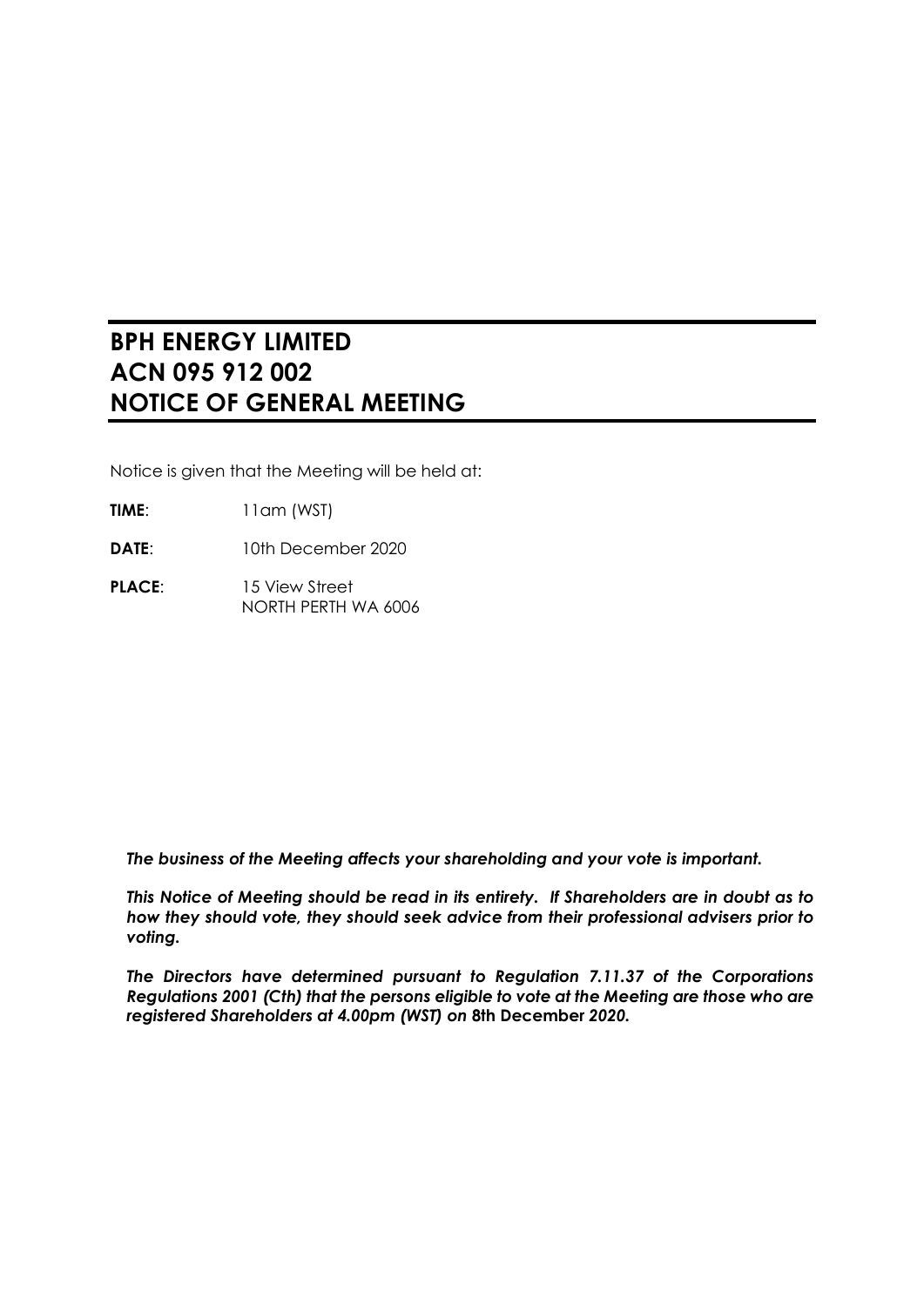# **BUSINESS OF THE MEETING**

### **AGENDA**

### **1. RESOLUTION 1 – RATIFICATION OF PRIOR ISSUE OF SHARES UNDER LISTING RULE 7.1**

<span id="page-1-0"></span>To consider and, if thought fit, to pass, with or without amendment, the following resolution as an **ordinary resolution**:

*"That, for the purposes of Listing Rule 7.4 and for all other purposes, Shareholders ratify the issue of 110,000,000 Shares (on a pre-Consolidation basis) on the terms and conditions set out in the Explanatory Statement."*

#### **Voting Exclusion Statement**:

The Company will disregard any votes cast in favour of the Resolution by or on behalf of a person who participated in the issue or is a counterparty to the agreement being approved (namely S3 Consortium Pty Ltd) or an associate of that person or those persons. However, this does not apply to a vote cast in favour of the Resolution by:

- (a) the Chair as proxy or attorney for a person who is entitled to vote on the Resolution, in accordance with a direction given to the Chair to vote on the Resolution as the Chair decides; or
- (b) a holder acting solely in a nominee, trustee, custodial or other fiduciary capacity on behalf of a beneficiary provided the following conditions are met:
	- (i) the beneficiary provides written confirmation to the holder that the beneficiary is not excluded from voting, and is not an associate of a person excluded from voting, on the Resolution; and
	- (ii) the holder votes on the Resolution in accordance with directions given by the beneficiary to the holder to vote in that way.

### **2. RESOLUTION 2 – RATIFICATION OF PRIOR ISSUE OF SHARES UNDER LISTING RULE 7.1**

<span id="page-1-1"></span>To consider and, if thought fit, to pass, with or without amendment, the following resolution as an **ordinary resolution**:

*"That, for the purposes of Listing Rule 7.4 and for all other purposes, Shareholders ratify the issue of 5,666,667 (on a pre-Consolidation basis) Shares on the terms and conditions set out in the Explanatory Statement."*

#### **Voting Exclusion Statement**:

The Company will disregard any votes cast in favour of the Resolution by or on behalf of a person who participated in the issue or is a counterparty to the agreement being approved (namely Everblu Research Pty Ltd) or an associate of that person or those persons.

However, this does not apply to a vote cast in favour of the Resolution by:

- (a) a person as a proxy or attorney for a person who is entitled to vote on the Resolution, in accordance with the directions given to the proxy or attorney to vote on the Resolution in that way; or
- (b) the Chair as proxy or attorney for a person who is entitled to vote on the Resolution, in accordance with a direction given to the Chair to vote on the Resolution as the Chair decides; or
- (c) a holder acting solely in a nominee, trustee, custodial or other fiduciary capacity on behalf of a beneficiary provided the following conditions are met:
	- (i) the beneficiary provides written confirmation to the holder that the beneficiary is not excluded from voting, and is not an associate of a person excluded from voting, on the Resolution; and
	- (ii) the holder votes on the Resolution in accordance with directions given by the beneficiary to the holder to vote in that way.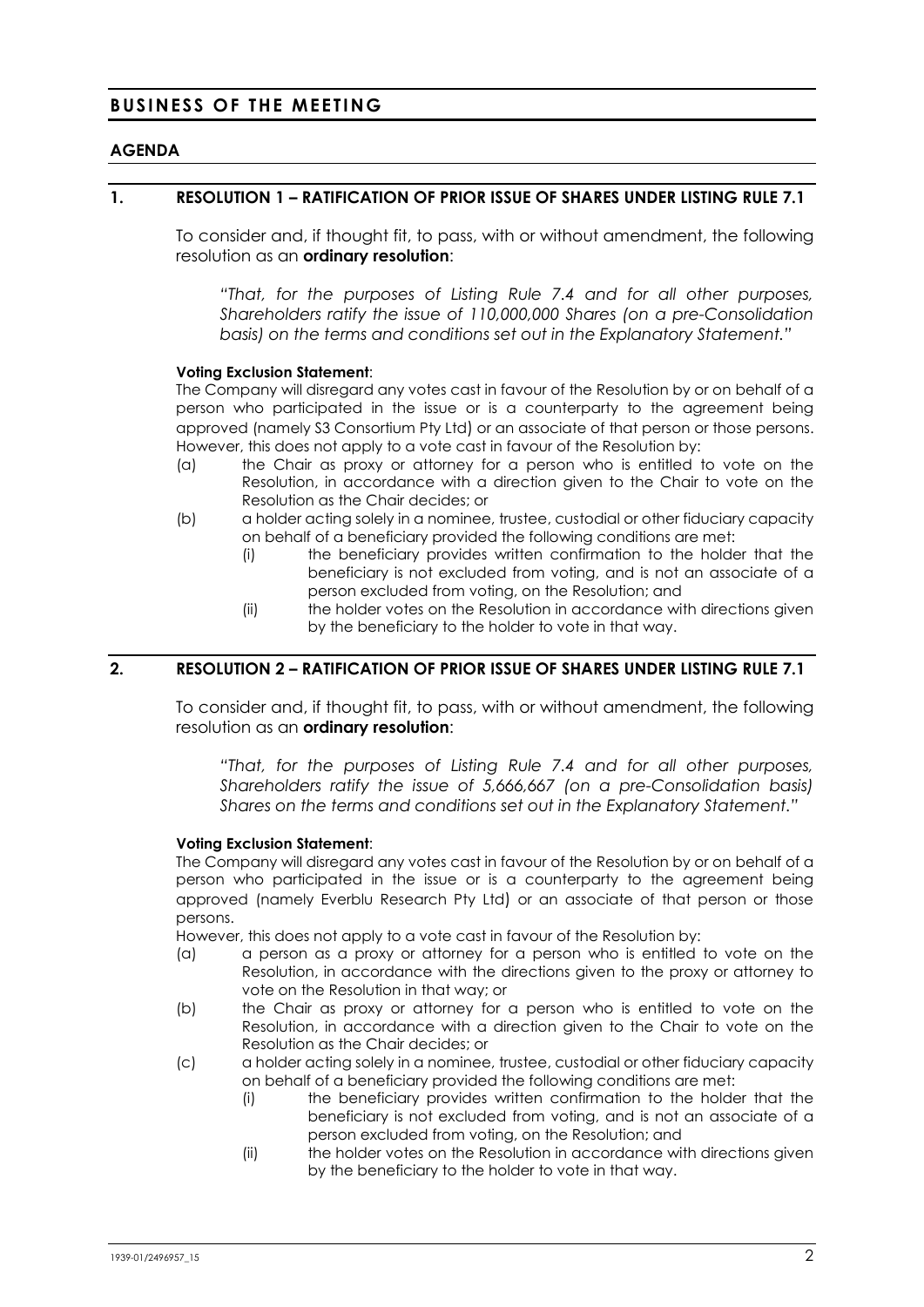### **3. RESOLUTION 3 – RATIFICATION OF PRIOR ISSUE OF SHARES – LISTING RULE 7.1**

<span id="page-2-0"></span>To consider and, if thought fit, to pass, with or without amendment, the following resolution as an **ordinary resolution**:

*"That, for the purposes of Listing Rule 7.4 and for all other purposes, approval is given for the Company to issue up to 4,808,704 Shares at an issue price of \$0.009 per Share on the terms and conditions set out in the Explanatory Statement."*

#### **Voting Exclusion Statement**:

The Company will disregard any votes cast in favour of the Resolution by or on behalf of a person who participated in the issue or is a counterparty to the agreement being approved (namely the May Placement participants) or an associate of that person or those persons.

However, this does not apply to a vote cast in favour of the Resolution by:

- (a) a person as a proxy or attorney for a person who is entitled to vote on the Resolution, in accordance with the directions given to the proxy or attorney to vote on the Resolution in that way; or
- (b) the Chair as proxy or attorney for a person who is entitled to vote on the Resolution, in accordance with a direction given to the Chair to vote on the Resolution as the Chair decides; or
- (c) a holder acting solely in a nominee, trustee, custodial or other fiduciary capacity on behalf of a beneficiary provided the following conditions are met:
	- (i) the beneficiary provides written confirmation to the holder that the beneficiary is not excluded from voting, and is not an associate of a person excluded from voting, on the Resolution; and
	- (ii) the holder votes on the Resolution in accordance with directions given by the beneficiary to the holder to vote in that way.

## **4. RESOLUTION 4 – RATIFICATION OF PRIOR ISSUE OF SHARES – LISTING RULE 7.1A**

<span id="page-2-1"></span>To consider and, if thought fit, to pass, with or without amendment, the following resolution as an ordinary resolution:

*"That, for the purposes of Listing Rule 7.4 and for all other purposes, approval is given for the Company to issue up to 32,257,965 Shares at an issue price of \$0.009 per Share on the terms and conditions set out in the Explanatory Statement."*

#### **Voting Exclusion Statement**:

The Company will disregard any votes cast in favour of the Resolution by or on behalf of a person who participated in the issue or is a counterparty to the agreement being approved (namely the May Placement participants) or an associate of that person or those persons.

However, this does not apply to a vote cast in favour of the Resolution by:

- (a) a person as a proxy or attorney for a person who is entitled to vote on the Resolution, in accordance with the directions given to the proxy or attorney to vote on the Resolution in that way; or
- (b) the Chair as proxy or attorney for a person who is entitled to vote on the Resolution, in accordance with a direction given to the Chair to vote on the Resolution as the Chair decides; or
- (c) a holder acting solely in a nominee, trustee, custodial or other fiduciary capacity on behalf of a beneficiary provided the following conditions are met:
	- (i) the beneficiary provides written confirmation to the holder that the beneficiary is not excluded from voting, and is not an associate of a person excluded from voting, on the Resolution; and
	- (ii) the holder votes on the Resolution in accordance with directions given by the beneficiary to the holder to vote in that way.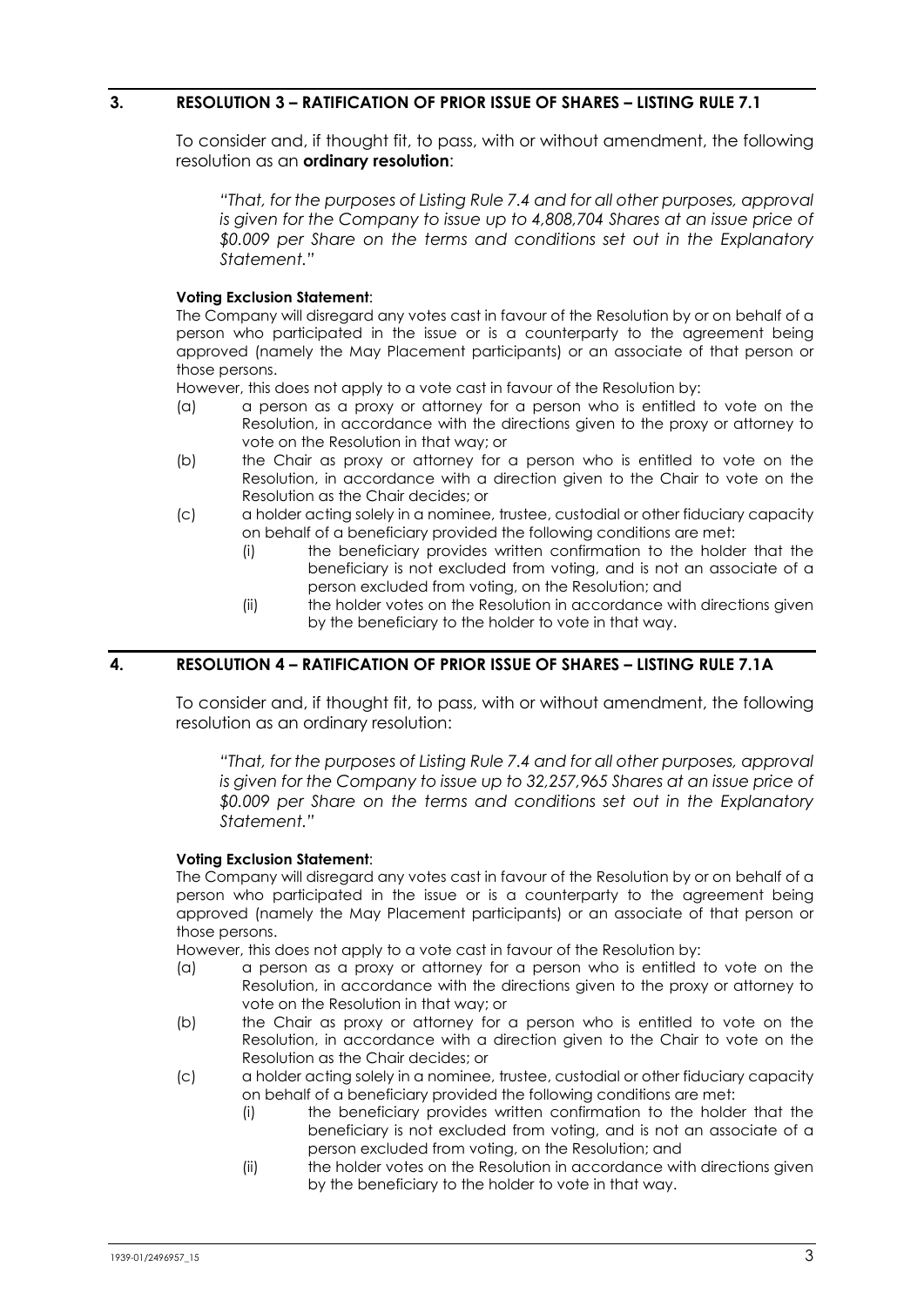### <span id="page-3-0"></span>**5. RESOLUTION 5 – RATIFICATION OF PRIOR ISSUE OF SHARES – LISTING RULE 7.1**

<span id="page-3-1"></span>To consider and, if thought fit, to pass, with or without amendment, the following resolution as an **ordinary resolution**:

*"That, for the purposes of Listing Rule 7.1 and for all other purposes, approval is given for the Company to issue up to 2,011,577 Shares at an issue price of \$0.009 Share on the terms and conditions set out in the Explanatory Statement."*

#### **Voting Exclusion Statement**:

The Company will disregard any votes cast in favour of the Resolution by or on behalf of a person who participated in the issue or is a counterparty to the agreement being approved (namely Sixty Two Capital Pty Ltd) or an associate of that person or those persons.

However, this does not apply to a vote cast in favour of the Resolution by:

- (a) a person as a proxy or attorney for a person who is entitled to vote on the Resolution, in accordance with the directions given to the proxy or attorney to vote on the Resolution in that way; or
- (b) the Chair as proxy or attorney for a person who is entitled to vote on the Resolution, in accordance with a direction given to the Chair to vote on the Resolution as the Chair decides; or
- (c) a holder acting solely in a nominee, trustee, custodial or other fiduciary capacity on behalf of a beneficiary provided the following conditions are met:
	- (i) the beneficiary provides written confirmation to the holder that the beneficiary is not excluded from voting, and is not an associate of a person excluded from voting, on the Resolution; and
	- (ii) the holder votes on the Resolution in accordance with directions given by the beneficiary to the holder to vote in that way.

# <span id="page-3-3"></span>**6. RESOLUTION 6 – RATIFICATION OF PRIOR ISSUE OF SHARES UNDER LISTING RULE 7.1**

<span id="page-3-2"></span>To consider and, if thought fit, to pass, with or without amendment, the following resolution as an **ordinary resolution**:

*"That, for the purposes of Listing Rule 7.4 and for all other purposes, Shareholders ratify the issue of 12,500 Shares on the terms and conditions set out in the Explanatory Statement."*

#### **Voting Exclusion Statement**:

The Company will disregard any votes cast in favour of the Resolution by or on behalf of a person who participated in the issue or is a counterparty to the agreement being approved (namely Mr Sufian Ahmad) or an associate of that person or those persons. However, this does not apply to a vote cast in favour of the Resolution by:

- (a) a person as a proxy or attorney for a person who is entitled to vote on the Resolution, in accordance with the directions given to the proxy or attorney to vote on the Resolution in that way; or
- (b) the Chair as proxy or attorney for a person who is entitled to vote on the Resolution, in accordance with a direction given to the Chair to vote on the Resolution as the Chair decides; or
- (c) a holder acting solely in a nominee, trustee, custodial or other fiduciary capacity on behalf of a beneficiary provided the following conditions are met:
	- (i) the beneficiary provides written confirmation to the holder that the beneficiary is not excluded from voting, and is not an associate of a person excluded from voting, on the Resolution; and
	- (ii) the holder votes on the Resolution in accordance with directions given by the beneficiary to the holder to vote in that way.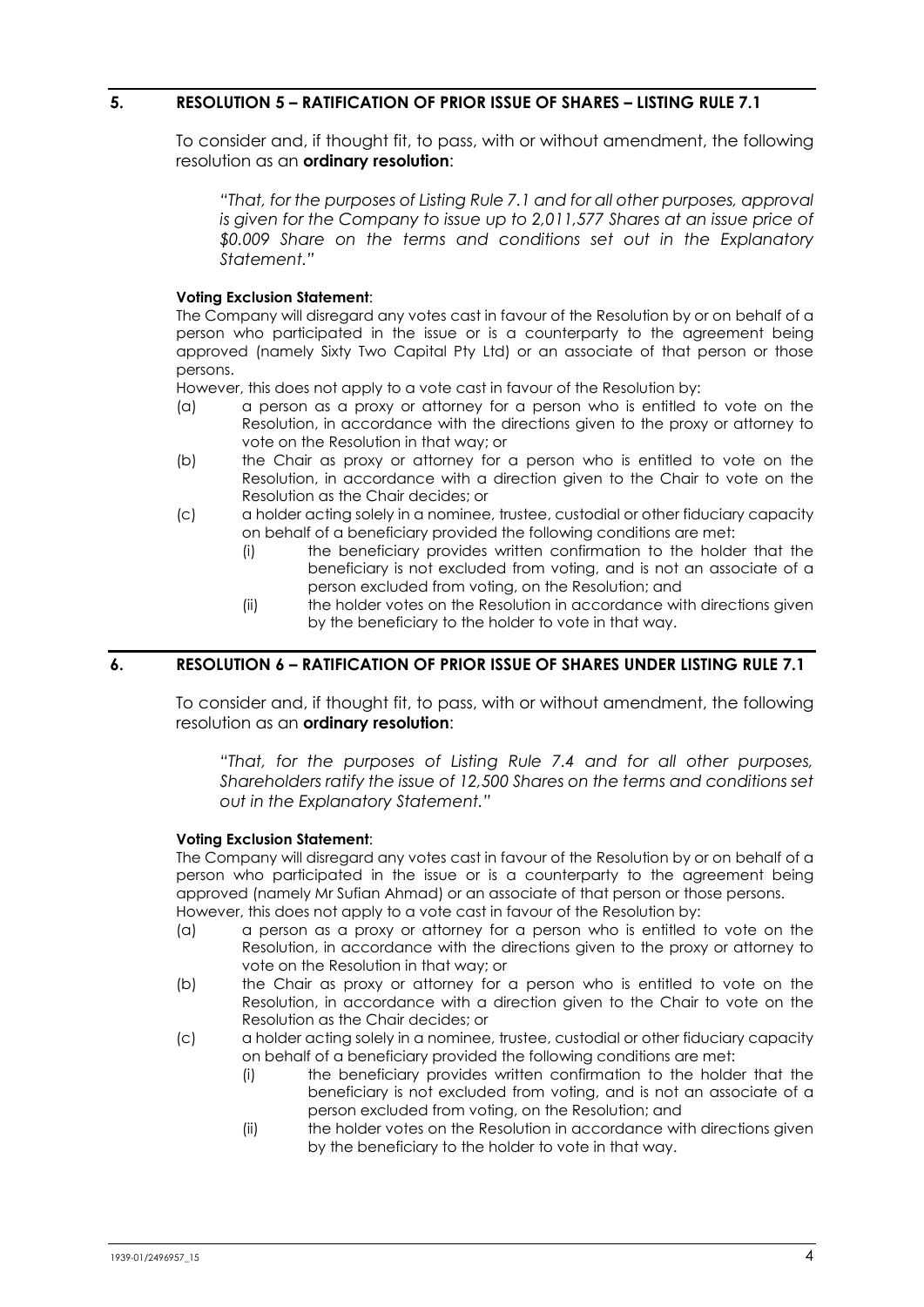### <span id="page-4-0"></span>**7. RESOLUTION 7 – APPROVAL TO ISSUE FREE ATTACHING OPTIONS – PLACEMENT**

To consider and, if thought fit, to pass, with or without amendment, the following resolution as an **ordinary resolution**:

"*That, for the purposes of Listing Rule 7.1 and for all other purposes, approval is given for the Company to issue up to 14,993,750 Options on the terms and conditions set out in the Explanatory Statement.*"

#### **Voting Exclusion Statement:**

The Company will disregard any votes cast in favour of the Resolution by or on behalf of a person who is expected to participate in, or who will obtain a material benefit as a result of, the proposed issue (except a benefit solely by reason of being a holder of ordinary securities in the Company) (namely, the participants in the July Placement) or an associate of that person (or those persons).

However, this does not apply to a vote cast in favour of the Resolution by:

- (a) a person as a proxy or attorney for a person who is entitled to vote on the Resolution, in accordance with the directions given to the proxy or attorney to vote on the Resolution in that way; or
- (b) the Chair as proxy or attorney for a person who is entitled to vote on the Resolution, in accordance with a direction given to the Chair to vote on the Resolution as the Chair decides; or
- (c) a holder acting solely in a nominee, trustee, custodial or other fiduciary capacity on behalf of a beneficiary provided the following conditions are met:
	- (i) the beneficiary provides written confirmation to the holder that the beneficiary is not excluded from voting, and is not an associate of a person excluded from voting, on the Resolution; and
	- (ii) (the holder votes on the Resolution in accordance with directions given by the beneficiary to the holder to vote in that way.

# <span id="page-4-1"></span>**8. RESOLUTION 8 – RATIFICATION OF PRIOR ISSUE OF SHARES – LISTING RULE 7.1**

To consider and, if thought fit, to pass, with or without amendment, the following resolution as an **ordinary resolution**:

*"That, for the purposes of Listing Rule 7.1 and for all other purposes, approval is given for the Company to issue up to* 29,987,500 *Shares on the terms and conditions set out in the Explanatory Statement."*

#### **Voting Exclusion Statement**:

The Company will disregard any votes cast in favour of the Resolution by or on behalf of a person who participated in the issue or is a counterparty to the agreement being approved (namely the July Placement participants) or an associate of that person or those persons.

However, this does not apply to a vote cast in favour of the Resolution by:

- (a) a person as a proxy or attorney for a person who is entitled to vote on the Resolution, in accordance with the directions given to the proxy or attorney to vote on the Resolution in that way; or
- (b) the Chair as proxy or attorney for a person who is entitled to vote on the Resolution, in accordance with a direction given to the Chair to vote on the Resolution as the Chair decides; or
- (c) a holder acting solely in a nominee, trustee, custodial or other fiduciary capacity on behalf of a beneficiary provided the following conditions are met:
	- (i) the beneficiary provides written confirmation to the holder that the beneficiary is not excluded from voting, and is not an associate of a person excluded from voting, on the Resolution; and
	- (ii) the holder votes on the Resolution in accordance with directions given by the beneficiary to the holder to vote in that way.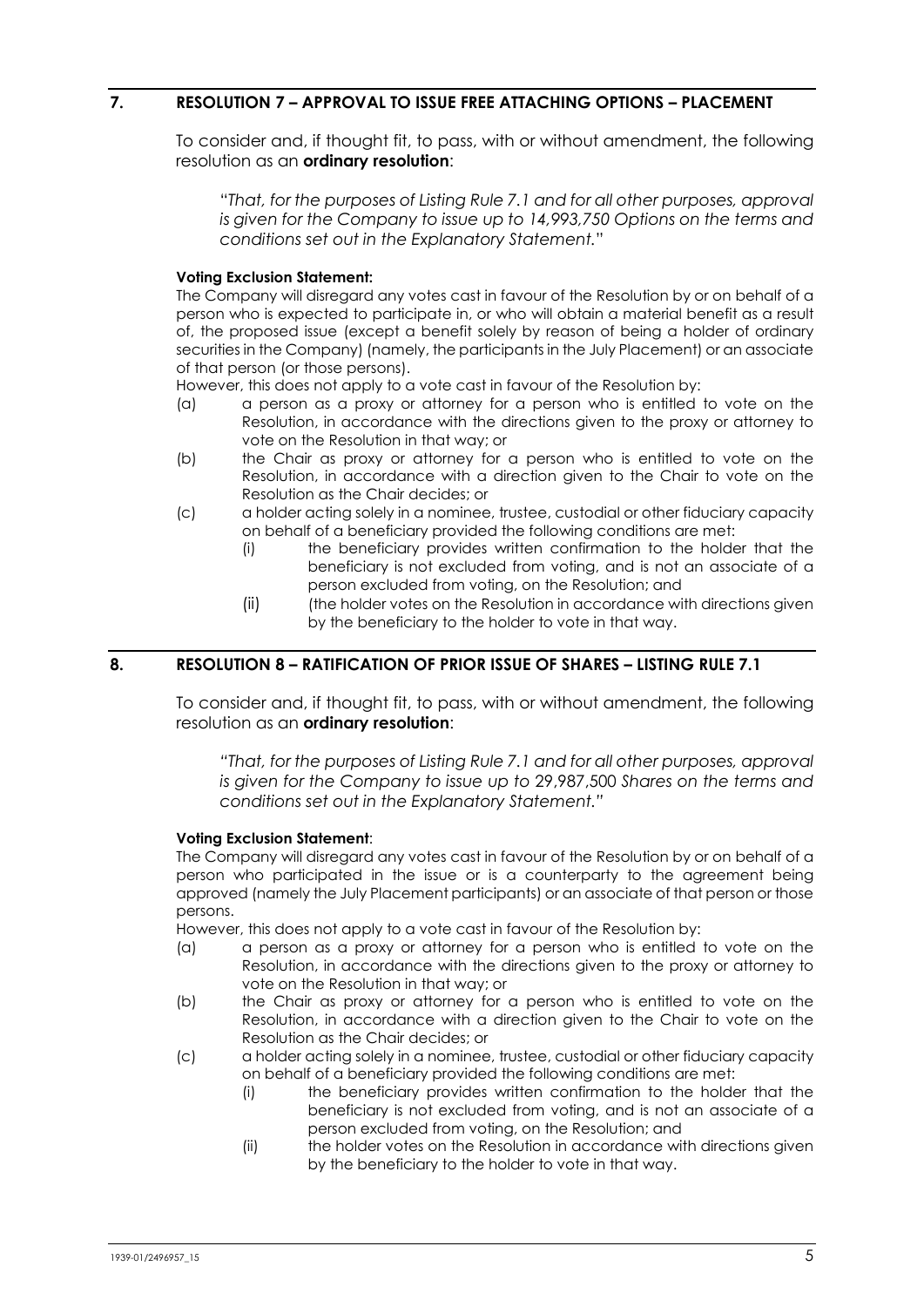### <span id="page-5-0"></span>**9. RESOLUTION 9 – APPROVAL TO ISSUE SECURITIES TO MR DAVID BREEZE IN LIEU OF FEES**

<span id="page-5-2"></span>To consider and, if thought fit, to pass, the following resolution as an **ordinary resolution**:

*"That, for the purposes of section 195(4) and section 208 of the Corporations Act, Listing Rule 10.11 and for all other purposes, approval is given for the Company to issue 10,958,983 Shares to Mr David Breeze (or his nominee) together* with *5,479,492 Options on the basis of one free attaching Option for every two (2)* Shares subscribed for and issued *on the terms and conditions set out in the Explanatory Statement."*

#### **Voting Exclusion Statement**:

The Company will disregard any votes cast in favour of the Resolution by or on behalf of Mr David Breeze (or his nominee) and any other person who will obtain a material benefit as a result of the issue of the securities (except a benefit solely by reason of being a holder of ordinary securities in the Company) or an associate of that person (or those persons). However, this does not apply to a vote cast in favour of the Resolution by:

- (a) a person as proxy or attorney for a person who is entitled to vote on the Resolution, in accordance with directions given to the proxy or attorney to vote on the Resolution in that way; or
- (b) the Chair as proxy or attorney for a person who is entitled to vote on the Resolution, in accordance with a direction given to the Chair to vote on the Resolution as the Chair decides; or
- (c) a holder acting solely in a nominee, trustee, custodial or other fiduciary capacity on behalf of a beneficiary provided the following conditions are met:
	- (i) the beneficiary provides written confirmation to the holder that the beneficiary is not excluded from voting, and is not an associate of a person excluded from voting, on the Resolution; and
	- (ii) the holder votes on the Resolution in accordance with directions given by the beneficiary to the holder to vote in that way.

#### **Voting Prohibition Statement:**

In accordance with section 224 of the Corporations Act, a vote on this Resolution must not be cast (in any capacity) by or on behalf of a related party of the Company to whom the Resolution would permit a financial benefit to be given, or an associate of such a related party (**Resolution [9](#page-5-0) Excluded Party**). However, the above prohibition does not apply if the vote is cast by a person as proxy appointed by writing that specifies how the proxy is to vote on the Resolution and it is not cast on behalf of a Resolution [9](#page-5-0) Excluded Party.

In accordance with section 250BD of the Corporations Act, a person appointed as a proxy must not vote, on the basis of that appointment, on this Resolution if:

- (a) the proxy is either:
	- (i) a member of the Key Management Personnel; or
	- (ii) a Closely Related Party of such a member; and

(b) the appointment does not specify the way the proxy is to vote on this Resolution. Provided the Chair is not a Resolution [9](#page-5-0) Excluded Party, the above prohibition does not apply if:

- (a) the proxy is the Chair; and
- (b) the appointment expressly authorises the Chair to exercise the proxy even though this Resolution is connected directly or indirectly with remuneration of a member of the Key Management Personnel.

### <span id="page-5-1"></span>**10. RESOLUTION 10 – APPROVAL TO ISSUE SECURITIES TO MR TONY HUSTON IN LIEU OF FEES**

To consider and, if thought fit, to pass, the following resolution as an **ordinary resolution**:

*"That, for the purposes of section 195(4) and section 208 of the Corporations Act, Listing Rule 10.11 and for all other purposes, approval is given for the*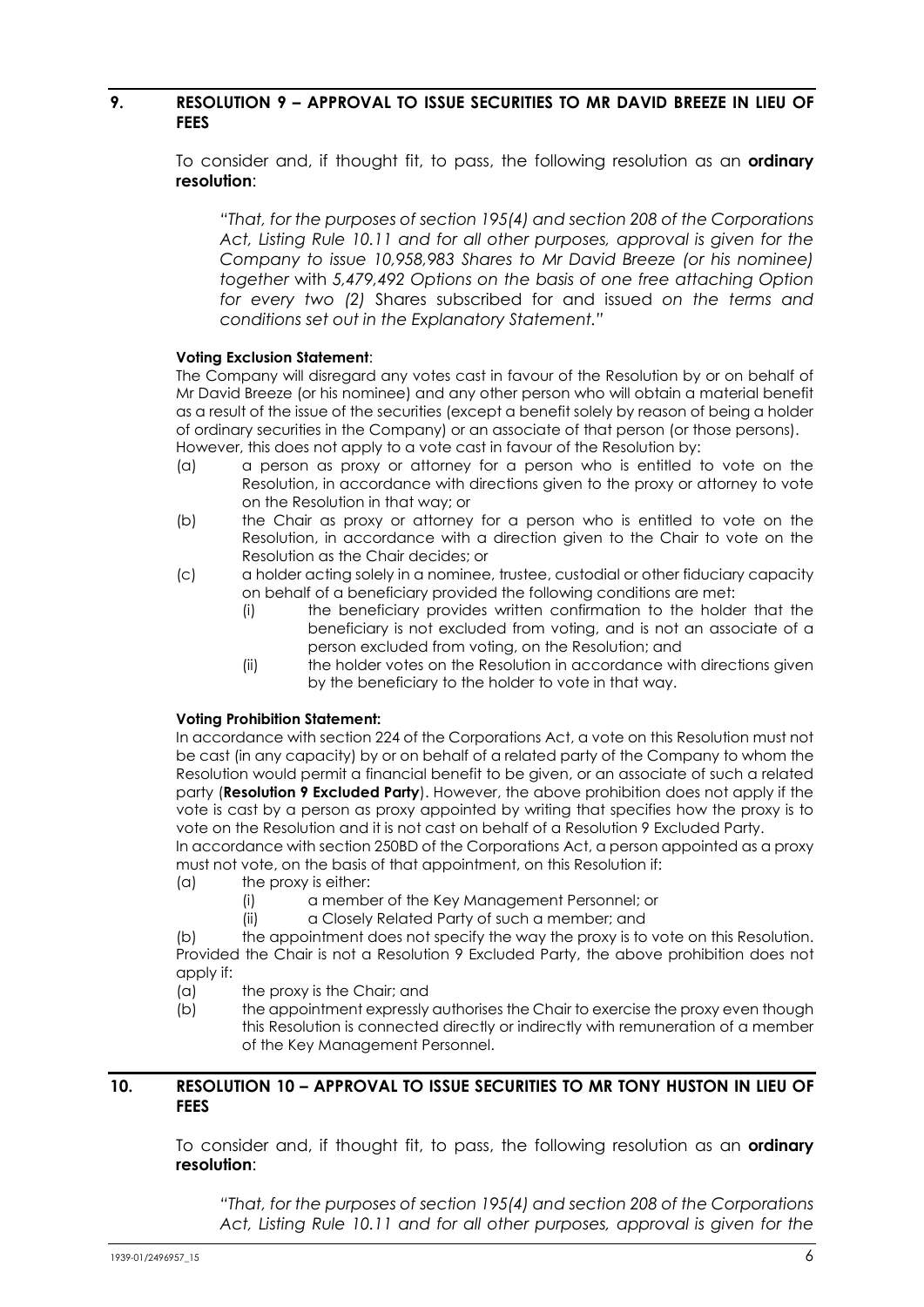*Company to issue 476,267 Shares to Mr Tony Huston (or his nominee) together with 238,134 Options on the basis of one free attaching Option for every two (2) Shares subscribed for and issued on the terms and conditions set out in the Explanatory Statement."*

#### **Voting Exclusion Statement**:

The Company will disregard any votes cast in favour of the Resolution by or on behalf of Mr Tony Huston (or his nominee) and any other person who will obtain a material benefit as a result of the issue of the securities (except a benefit solely by reason of being a holder of ordinary securities in the Company) or an associate of that person (or those persons). However, this does not apply to a vote cast in favour of the Resolution by:

- (a) a person as proxy or attorney for a person who is entitled to vote on the Resolution, in accordance with directions given to the proxy or attorney to vote on the Resolution in that way; or
- (b) the Chair as proxy or attorney for a person who is entitled to vote on the Resolution, in accordance with a direction given to the Chair to vote on the Resolution as the Chair decides; or
- (c) a holder acting solely in a nominee, trustee, custodial or other fiduciary capacity on behalf of a beneficiary provided the following conditions are met:
	- (i) the beneficiary provides written confirmation to the holder that the beneficiary is not excluded from voting, and is not an associate of a person excluded from voting, on the Resolution; and
	- (ii) the holder votes on the Resolution in accordance with directions given by the beneficiary to the holder to vote in that way.

#### **Voting Prohibition Statement:**

In accordance with section 224 of the Corporations Act, a vote on this Resolution must not be cast (in any capacity) by or on behalf of a related party of the Company to whom the Resolution would permit a financial benefit to be given, or an associate of such a related party (**Resolutio[n 10](#page-5-1) Excluded Party**). However, the above prohibition does not apply if the vote is cast by a person as proxy appointed by writing that specifies how the proxy is to vote on the Resolution and it is not cast on behalf of a Resolution [10](#page-5-1) Excluded Party.

In accordance with section 250BD of the Corporations Act, a person appointed as a proxy must not vote, on the basis of that appointment, on this Resolution if:

- (a) the proxy is either:
	- (i) a member of the Key Management Personnel; or
	- (ii) a Closely Related Party of such a member; and

(b) the appointment does not specify the way the proxy is to vote on this Resolution. Provided the Chair is not a Resolution [10](#page-5-1) Excluded Party, the above prohibition does not apply if:

- (a) the proxy is the Chair; and
- (b) the appointment expressly authorises the Chair to exercise the proxy even though this Resolution is connected directly or indirectly with remuneration of a member of the Key Management Personnel.

#### <span id="page-6-0"></span>**11. RESOLUTION 11 – APPROVAL TO ISSUE SECURITIES TO MR CHARLES MALING IN LIEU OF FEES**

<span id="page-6-1"></span>To consider and, if thought fit, to pass, the following resolution as an **ordinary resolution**:

*"That, for the purposes of section 195(4) and section 208 of the Corporations Act, Listing Rule 10.11 and for all other purposes, approval is given for the Company to issue 2,067,217 Shares to Mr Charles Maling (or his nominee) together with 1,033,609 Options on the basis of one free attaching Option for every two (2) Shares subscribed for and issued on the terms and conditions set out in the Explanatory Statement."*

#### **Voting Exclusion Statement**:

The Company will disregard any votes cast in favour of the Resolution by or on behalf of Mr Charles Maling (or his nominee) and any other person who will obtain a material benefit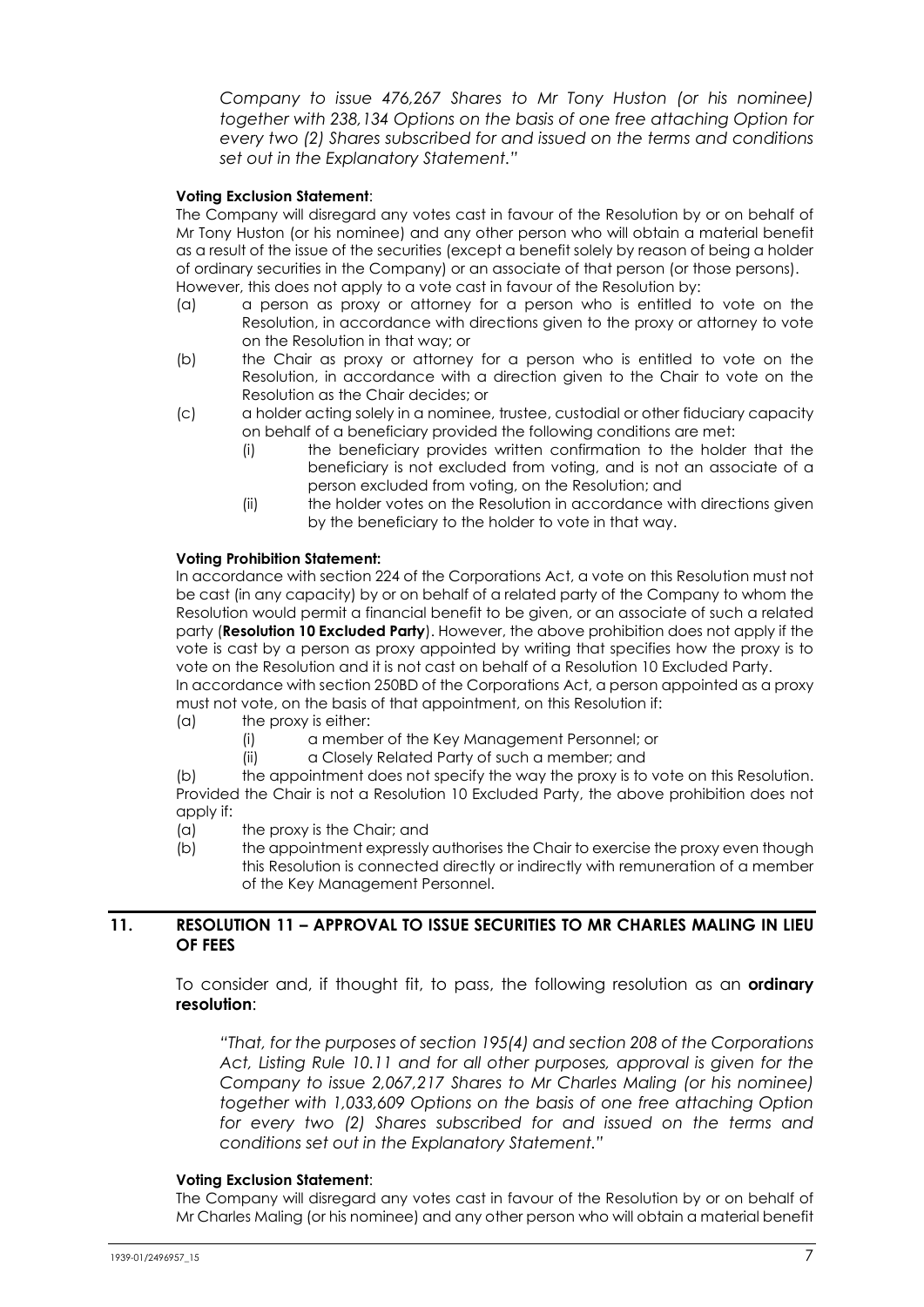as a result of the issue of the securities (except a benefit solely by reason of being a holder of ordinary securities in the Company) or an associate of that person (or those persons). However, this does not apply to a vote cast in favour of the Resolution by:

- (a) a person as proxy or attorney for a person who is entitled to vote on the Resolution, in accordance with directions given to the proxy or attorney to vote on the Resolution in that way; or
- (b) the Chair as proxy or attorney for a person who is entitled to vote on the Resolution, in accordance with a direction given to the Chair to vote on the Resolution as the Chair decides; or
- (c) a holder acting solely in a nominee, trustee, custodial or other fiduciary capacity on behalf of a beneficiary provided the following conditions are met:
	- (i) the beneficiary provides written confirmation to the holder that the beneficiary is not excluded from voting, and is not an associate of a person excluded from voting, on the Resolution; and
	- (ii) the holder votes on the Resolution in accordance with directions given by the beneficiary to the holder to vote in that way.

#### **Voting Prohibition Statement:**

In accordance with section 224 of the Corporations Act, a vote on this Resolution must not be cast (in any capacity) by or on behalf of a related party of the Company to whom the Resolution would permit a financial benefit to be given, or an associate of such a related party (**Resolutio[n 11](#page-6-0) Excluded Party**). However, the above prohibition does not apply if the vote is cast by a person as proxy appointed by writing that specifies how the proxy is to vote on the Resolution and it is not cast on behalf of a Resolution [11](#page-6-0) Excluded Party.

In accordance with section 250BD of the Corporations Act, a person appointed as a proxy must not vote, on the basis of that appointment, on this Resolution if:

- (a) the proxy is either:
	- (i) a member of the Key Management Personnel; or
	- (ii) a Closely Related Party of such a member; and

(b) the appointment does not specify the way the proxy is to vote on this Resolution. Provided the Chair is not a Resolution [11](#page-6-0) Excluded Party, the above prohibition does not apply if:

- (a) the proxy is the Chair; and
- (b) the appointment expressly authorises the Chair to exercise the proxy even though this Resolution is connected directly or indirectly with remuneration of a member of the Key Management Personnel.

### <span id="page-7-0"></span>**12. RESOLUTION 12 – APPROVAL TO ISSUE PLACEMENT FEE OPTIONS**

To consider and, if thought fit, to pass, with or without amendment, the following resolution as an **ordinary resolution**:

*"That, for the purposes of Listing Rule 7.1 and for all other purposes, approval is given for the Company to issue up to 2,000,000 Options on the terms and conditions set out in the Explanatory Statement."*

#### **Voting Exclusion Statement**:

The Company will disregard any votes cast in favour of the Resolution by or on behalf of a person who is expected to participate in, or who will obtain a material benefit as a result of, the proposed issue (except a benefit solely by reason of being a holder of ordinary securities in the Company) (namely Sixty Two Capital) or an associate of that person (or those persons).

However, this does not apply to a vote cast in favour of the Resolution by:

- (a) a person as a proxy or attorney for a person who is entitled to vote on the Resolution, in accordance with the directions given to the proxy or attorney to vote on the Resolution in that way; or
- (b) the Chair as proxy or attorney for a person who is entitled to vote on the Resolution, in accordance with a direction given to the Chair to vote on the Resolution as the Chair decides; or
- (c) a holder acting solely in a nominee, trustee, custodial or other fiduciary capacity on behalf of a beneficiary provided the following conditions are met: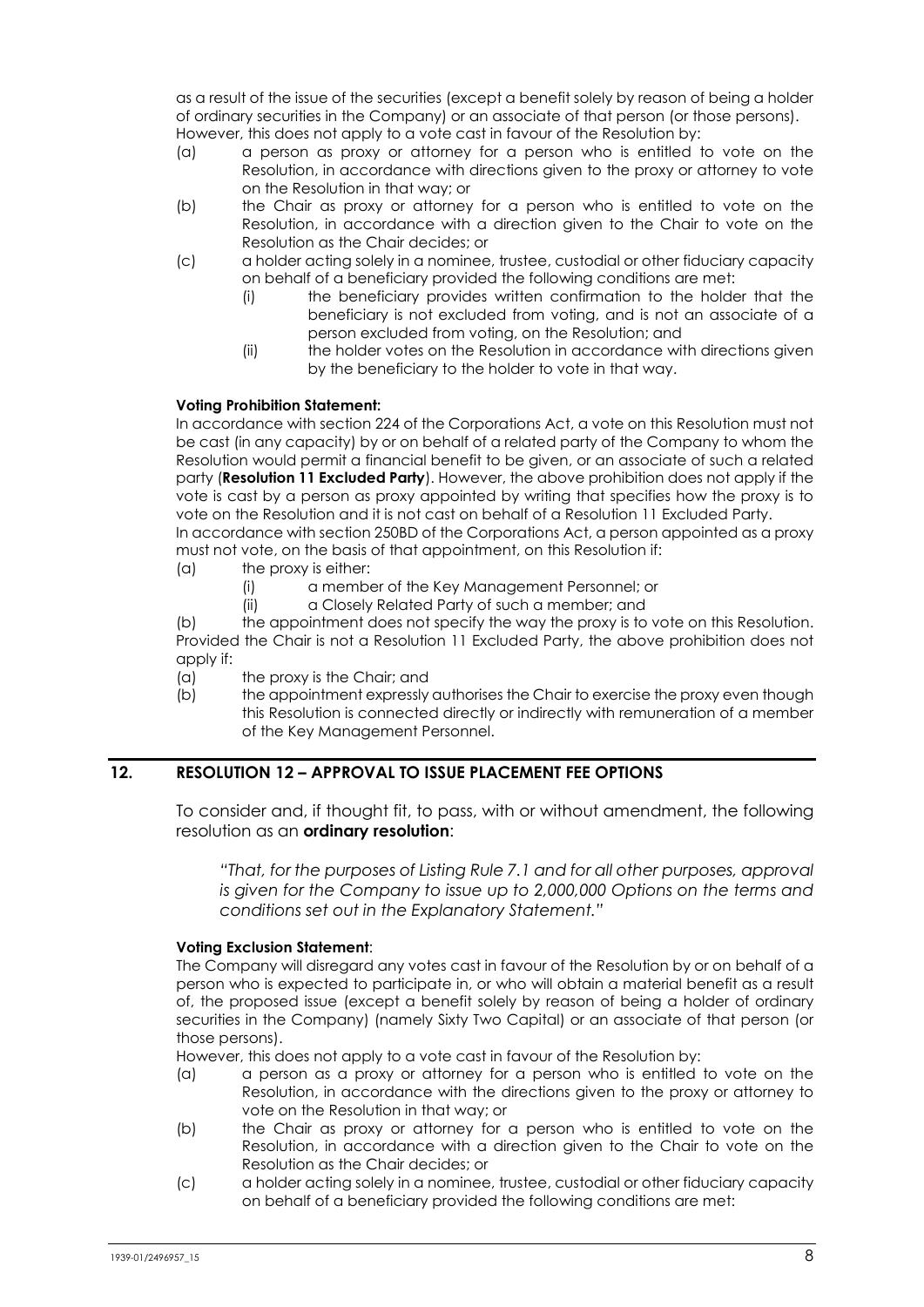- (i) the beneficiary provides written confirmation to the holder that the beneficiary is not excluded from voting, and is not an associate of a person excluded from voting, on the Resolution; and
- (ii) the holder votes on the Resolution in accordance with directions given by the beneficiary to the holder to vote in that way.

#### <span id="page-8-0"></span>**13. RESOLUTION 13 – APPROVAL TO ISSUE SHARES AND OPTIONS – SEPTEMBER PLACEMENT**

To consider and, if thought fit, to pass, with or without amendment, the following resolution as an **ordinary resolution**:

*"That, for the purposes of Listing Rule 7.1 and for all other purposes, approval is given for the Company to issue 16,133,333 Shares together with and 8,066,667 Options one the basis of one free attaching Option for every two (2) Shares subscribed for and issued, on the terms and conditions set out in the Explanatory Statement."*

#### **Voting Exclusion Statement**:

The Company will disregard any votes cast in favour of the Resolution by or on behalf of a person who is expected to participate in, or who will obtain a material benefit as a result of, the proposed issue (except a benefit solely by reason of being a holder of ordinary securities in the Company) (namely the **September Placement Securities** participants) or an associate of that person (or those persons).

However, this does not apply to a vote cast in favour of the Resolution by:

- (d) a person as a proxy or attorney for a person who is entitled to vote on the Resolution, in accordance with the directions given to the proxy or attorney to vote on the Resolution in that way; or
- (e) the Chair as proxy or attorney for a person who is entitled to vote on the Resolution, in accordance with a direction given to the Chair to vote on the Resolution as the Chair decides; or
- (f) a holder acting solely in a nominee, trustee, custodial or other fiduciary capacity on behalf of a beneficiary provided the following conditions are met:
	- (i) the beneficiary provides written confirmation to the holder that the beneficiary is not excluded from voting, and is not an associate of a person excluded from voting, on the Resolution; and
	- (ii) the holder votes on the Resolution in accordance with directions given by the beneficiary to the holder to vote in that way.

#### **Dated: 12th NOVEMBER 2020**

**By order of the Board**

**Company Secretary David Breeze BPH Energy Limited**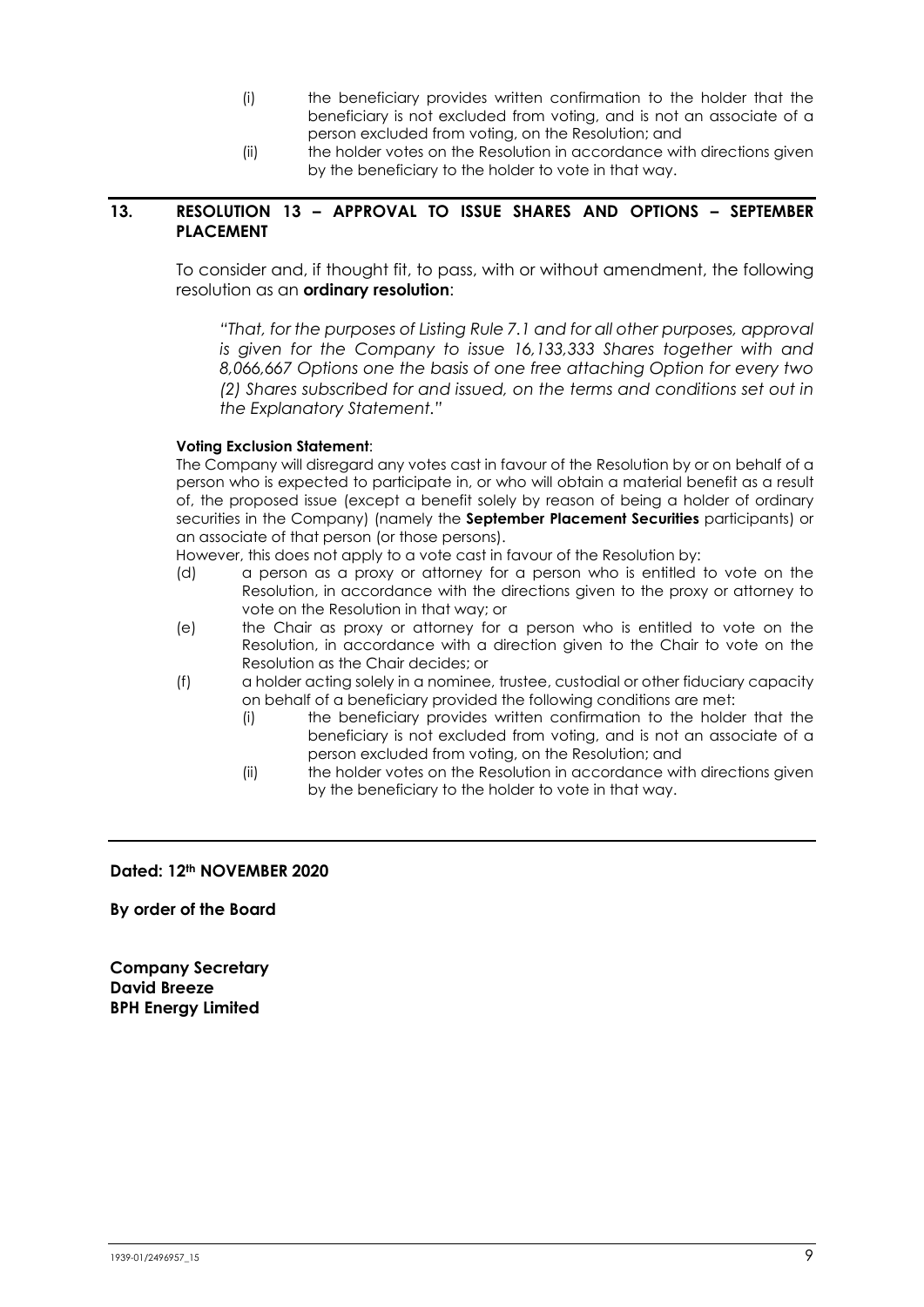#### **Voting in person**

To vote in person, attend the Meeting at the time, date and place set out above.

#### **Voting by proxy**

To vote by proxy, please complete and sign the enclosed Proxy Form and return by the time and in accordance with the instructions set out on the Proxy Form.

In accordance with section 249L of the Corporations Act, Shareholders are advised that:

- each Shareholder has a right to appoint a proxy;
- the proxy need not be a Shareholder of the Company; and
- a Shareholder who is entitled to cast two (2) or more votes may appoint two (2) proxies and may specify the proportion or number of votes each proxy is appointed to exercise. If the member appoints two (2) proxies and the appointment does not specify the proportion or number of the member's votes, then in accordance with section 249X(3) of the Corporations Act, each proxy may exercise one-half of the votes.

Shareholders and their proxies should be aware that:

- if proxy holders vote, they must cast all directed proxies as directed; and
- any directed proxies which are not voted will automatically default to the Chair, who must vote the proxies as directed.

*Should you wish to discuss the matters in this Notice of Meeting please do not hesitate to contact the Company Secretary on +61 8* **9328 8400***.*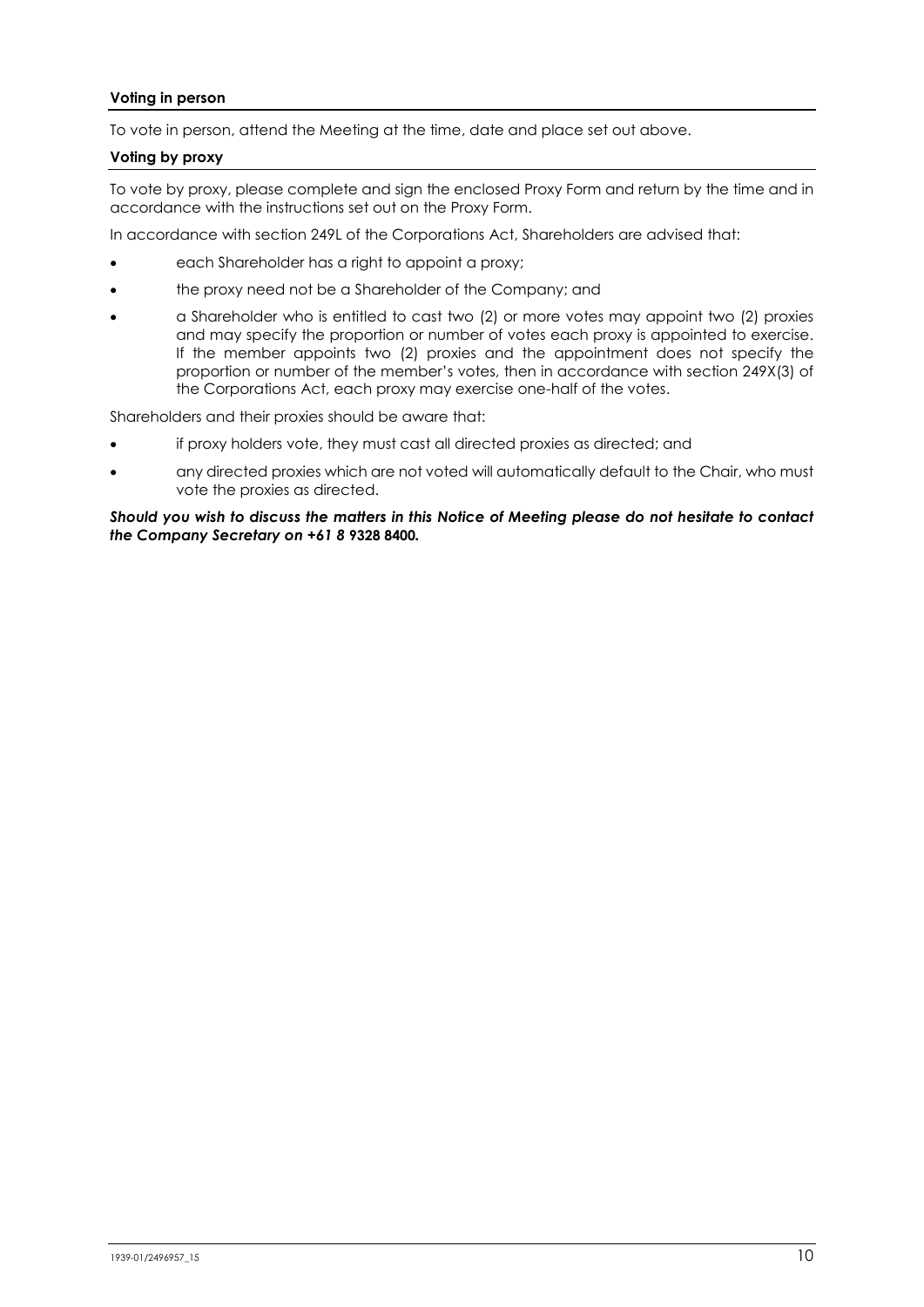# **EXPLANATORY STATEMENT**

This Explanatory Statement has been prepared to provide information which the Directors believe to be material to Shareholders in deciding whether or not to pass the Resolutions.

### **1. RESOLUTION[S 1](#page-1-0) TO [2](#page-1-1) – RATIFICATION OF PRIOR OF ISSUE SHARES UNDER LISTING RULE 7.1**

#### **1.1 General**

On 30 December 2019, the Company issued 115,666,667 Shares (on a pre-Consolidation basis) in lieu of payment for corporate services provided by S3 Consortium Pty Ltd (**S3 Consortium**) and Everblu Research Pty Ltd (**Everblu**) at a deemed issue price of \$0.001 and \$0.0015 (pre-Consolidation) (**Consultancy Advisory Shares**).

The material terms of the S3 Consortium and Everblu agreements are set out in [Schedule 2.](#page-31-0)

#### <span id="page-10-0"></span>**1.2 Listing Rule 7.1**

Broadly speaking, and subject to a number of exceptions, Listing Rule 7.1 limits the amount of equity securities that a listed company can issue without the approval of its shareholders over any 12 month period to 15% of the fully paid ordinary securities it had on issue at the start of that 12 month period.

The Company obtained approval to increase its limit to 25% at the annual general meeting held on 29 November 2019 (**Previous Meeting**).

Listing Rule 7.4 allows the shareholders of a listed company to approve an issue of equity securities after it has been made or agreed to be made. If they do, the issue is taken to have been approved under Listing Rule 7.1 and so does not reduce the company's capacity to issue further equity securities without shareholder approval under that rule.

The Company wishes to retain as much flexibility as possible to issue additional equity securities in the future without having to obtain Shareholder approval for such issues under Listing Rule 7.1. Accordingly, the Company is seeking Shareholder ratification pursuant to Listing Rule 7.4 for the issue of the Consultancy Advisory Shares.

Resolution[s 1](#page-1-0) and [2](#page-1-1) seek Shareholder ratification pursuant to Listing Rule 7.4 for the issue of the Consultancy Advisory Shares.

#### **1.3 Technical information required by Listing Rule 14.1A**

If Resolutions [1](#page-1-0) and [2](#page-1-1) are passed, the Consultancy Advisory Shares will be excluded in calculating the Company's 15% limit in Listing Rule 7.1, effectively increasing the number of equity securities the Company can issue without Shareholder approval over the 12 month period following the date of issue of the Consultancy Advisory Shares.

If Resolutions [1](#page-1-0) and [2](#page-1-1) are not passed, the Consultancy Advisory Shares will be included in calculating the Company's 15% limit in Listing Rule 7.1 effectively decreasing the number of equity securities that the Company can issue without Shareholder approval over the 12 month period following the date of issue of the Consultancy Advisory Shares.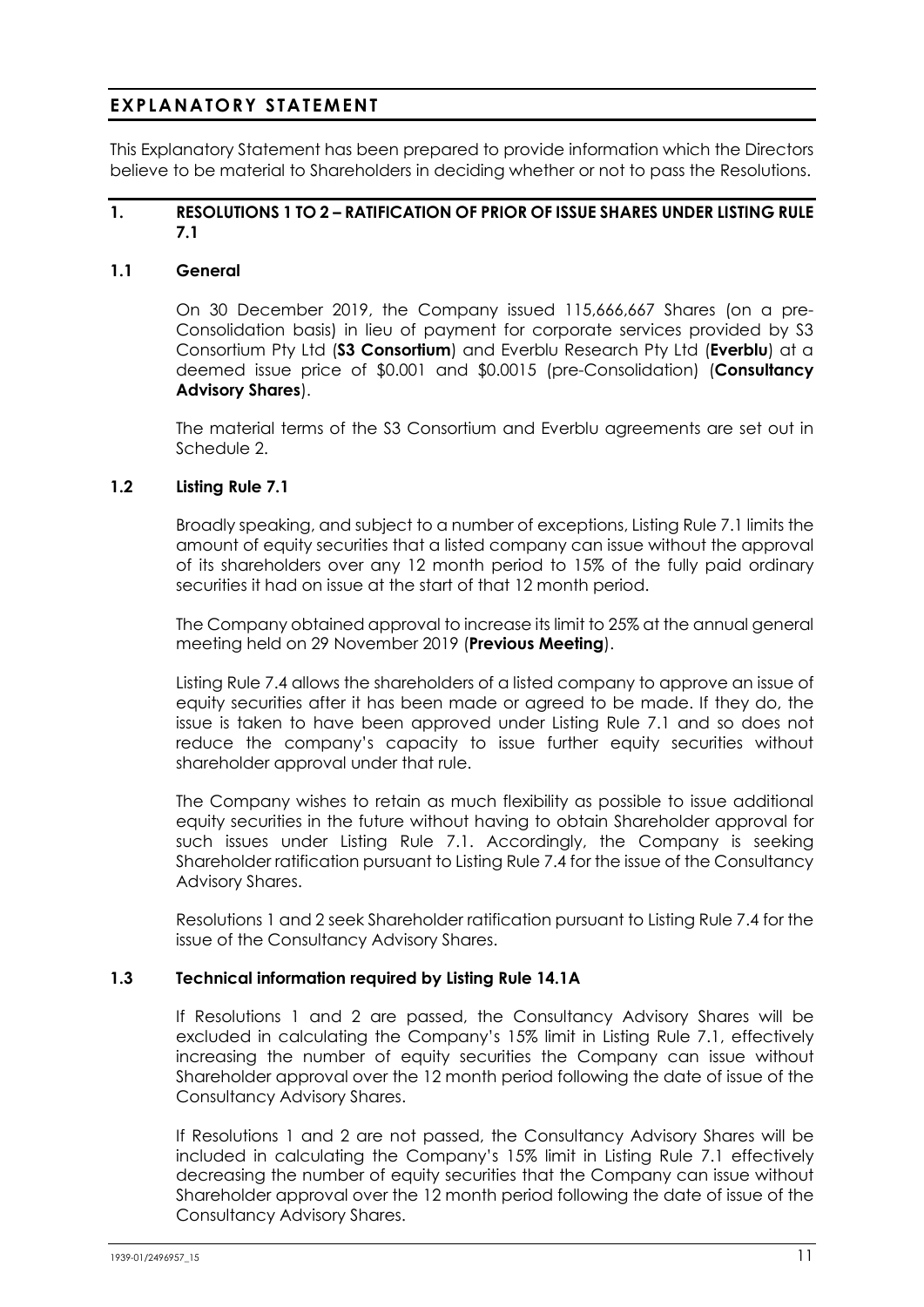# **1.4 Technical information required by Listing Rule 7.5**

Pursuant to and in accordance with Listing Rule 7.5, the following information is provided in relation to Resolutions [1](#page-1-0) and [2:](#page-1-1)

(a) the following number of Shares were issued to, and the issue price was as stated in the line corresponding to that row:

|                           | <b>Shares issued</b>        | Number of<br><b>Shares</b> | Issue Price per<br><b>Share</b> |
|---------------------------|-----------------------------|----------------------------|---------------------------------|
| Resolution 11             | \$3 Consortium<br>Pty Ltd   | 110,000,000                | \$0.001                         |
| Resolution 2 <sup>1</sup> | Everblu<br>Research Pty Ltd | 5,666,667                  | \$0.0015                        |

#### **Note**:

- 1. The above number of Shares and price per Share is on a pre-Consolidation basis.
- (b) the Consultancy Advisory Shares were issued and were all fully paid ordinary shares in the capital of the Company issued on the same terms and conditions as the Company's existing Shares;
- (c) the Consultancy Advisory Shares were issued on 30 December 2019;
- (d) the Company has not and will not receive any other consideration for the issue of the Consultancy Advisory Shares;
- (e) the funds raised were used as follows:
	- (i) **Resolution [1](#page-1-0)**: Shares were issued in consideration of corporate advisory services provided to the Company.
	- (ii) **Resolution [2](#page-1-1)**: Shares were issued in consideration of corporate advisory services provided to the Company.
- (f) no funds were raised with respect to the issue of the Consultancy Advisory Shares; and
- (g) the Consultancy Advisory Shares were issued under the agreements as summarised in [Schedule 2](#page-31-0) below.

#### **2. RESOLUTIONS [3](#page-2-0) TO [4](#page-2-1) - RATIFICATION OF PRIOR ISSUE OF SHARES UNDER LISTING RULES 7.1 AND 7.1A**

#### **2.1 General**

On 21 May 2020, the Company issued 37,066,669 Shares at an issue price of \$0.009 to raise \$333,600 (**May Placement**).

The Company engaged the services of Peak Asset Management (**Peak**) (AFSL 244040), for a period of 6 months commencing from 22 April 2020 (**Peak Mandate**) to manage the May Placement. The Company agreed to pay Peak:

(a) a management fee of \$3,600 (being 1% of the amount raised under the May Placement; and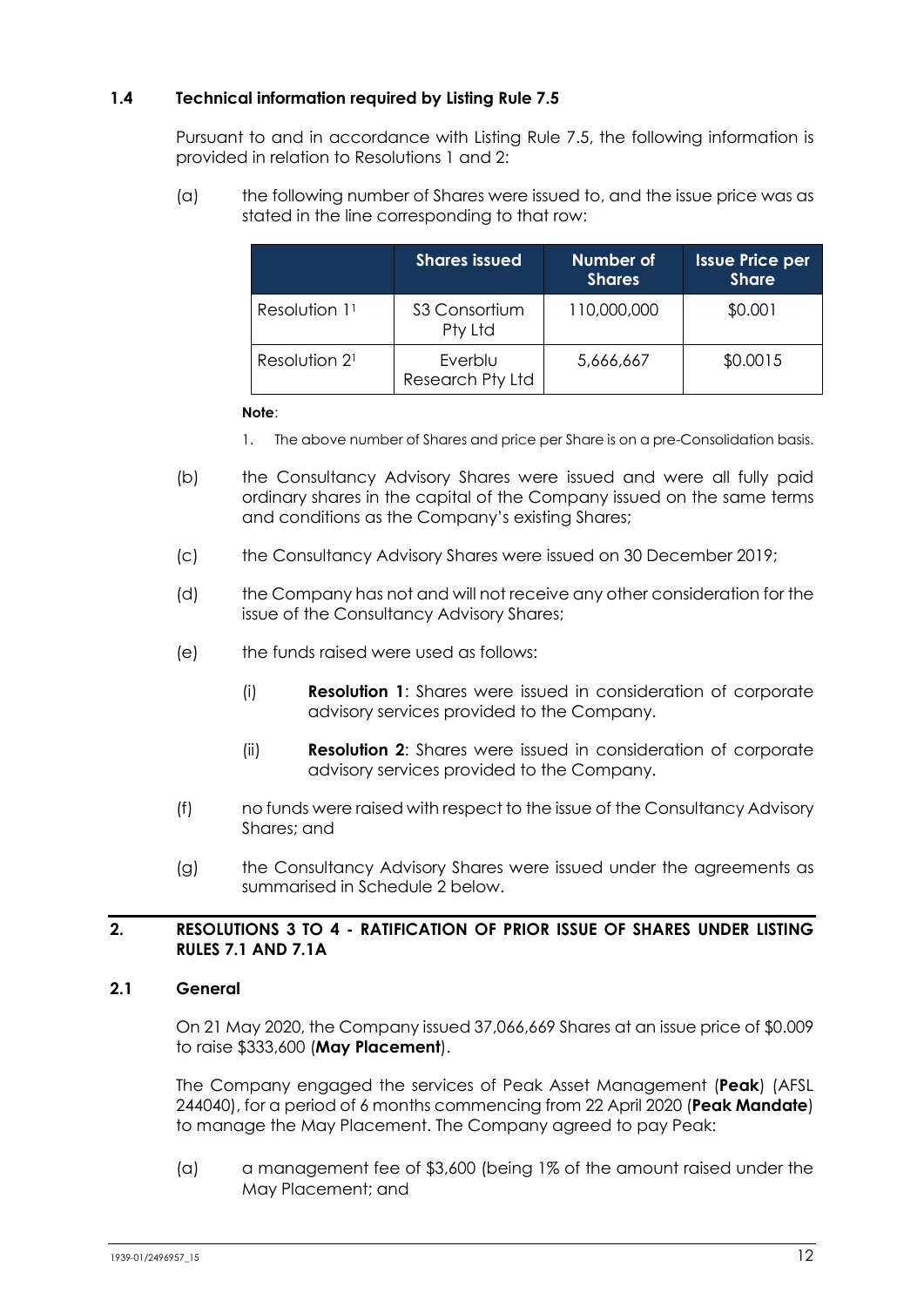### (b) a capital raising fee of \$9,000 (being 5% of the amount raised under the May Placement.

4,808,704 Shares were issued pursuant to the Company's capacity under Listing Rule 7.1 (being the subject of Resolutio[n 3\)](#page-2-0) and 32,257,965 Shares (**May Placement Shares**) were issued pursuant to the Company's 7.1A mandate which was approved by Shareholders at Previous Meeting.

### **2.2 Listing Rules 7.1 and 7.1A**

As summarised in Section [1.2](#page-10-0) above, Listing Rule 7.1 limits the amount of equity securities that a listed company can issue without the approval of its shareholders over any 12 month period to 15% of the fully paid ordinary securities it had on issue at the start of that 12 month period.

Under Listing Rule 7.1A however, an eligible entity can seek approval from its members, by way of a special resolution passed at its annual general meeting, to increase this 15% limit by an extra 10% to 25%.

The Company obtained approval to increase its limit to 25% at the Previous Meeting.

The issue of the May Placement Shares does not fit within any of these exceptions and, as it has not yet been approved by Shareholders, it effectively uses up part of the 25% limit in Listing Rules 7.1 and 7.1A, reducing the Company's capacity to issue further equity securities without Shareholder approval under Listing Rule 7.1 and 7.1A for the 12 month period following the date of issue of the May Placement Shares.

### **2.3 Listing Rule 7.4**

Listing Rule 7.4 allows the shareholders of a listed company to approve an issue of equity securities after it has been made or agreed to be made. If they do, the issue is taken to have been approved under Listing Rule 7.1 and so does not reduce the company's capacity to issue further equity securities without shareholder approval under that rule.

The Company wishes to retain as much flexibility as possible to issue additional equity securities in the future without having to obtain Shareholder approval for such issues under Listing Rule 7.1. Accordingly, the Company is seeking Shareholder ratification pursuant to Listing Rule 7.4 for the issue of the May Placement Shares.

Resolutions [3](#page-2-0) and [4](#page-2-1) seek Shareholder ratification pursuant to Listing Rule 7.4 for the issue of the May Placement Shares.

### **2.4 Technical information required by Listing Rule 14.1A**

If Resolutions [3](#page-2-0) and [4](#page-2-1) are passed, the May Placement Shares will be excluded in calculating the Company's combined 25% limit in Listing Rules 7.1 and 7.1A, effectively increasing the number of equity securities the Company can issue without Shareholder approval over the 12 month period following the date of issue of the May Placement Shares.

If Resolutions [3](#page-2-0) and [4](#page-2-1) are not passed, the May Placement Shares will be included in calculating the Company's combined 25% limit in Listing Rules 7.1 and 7.1A, effectively decreasing the number of equity securities the Company can issue without Shareholder approval over the 12 month period following the date of issue of the May Placement Shares.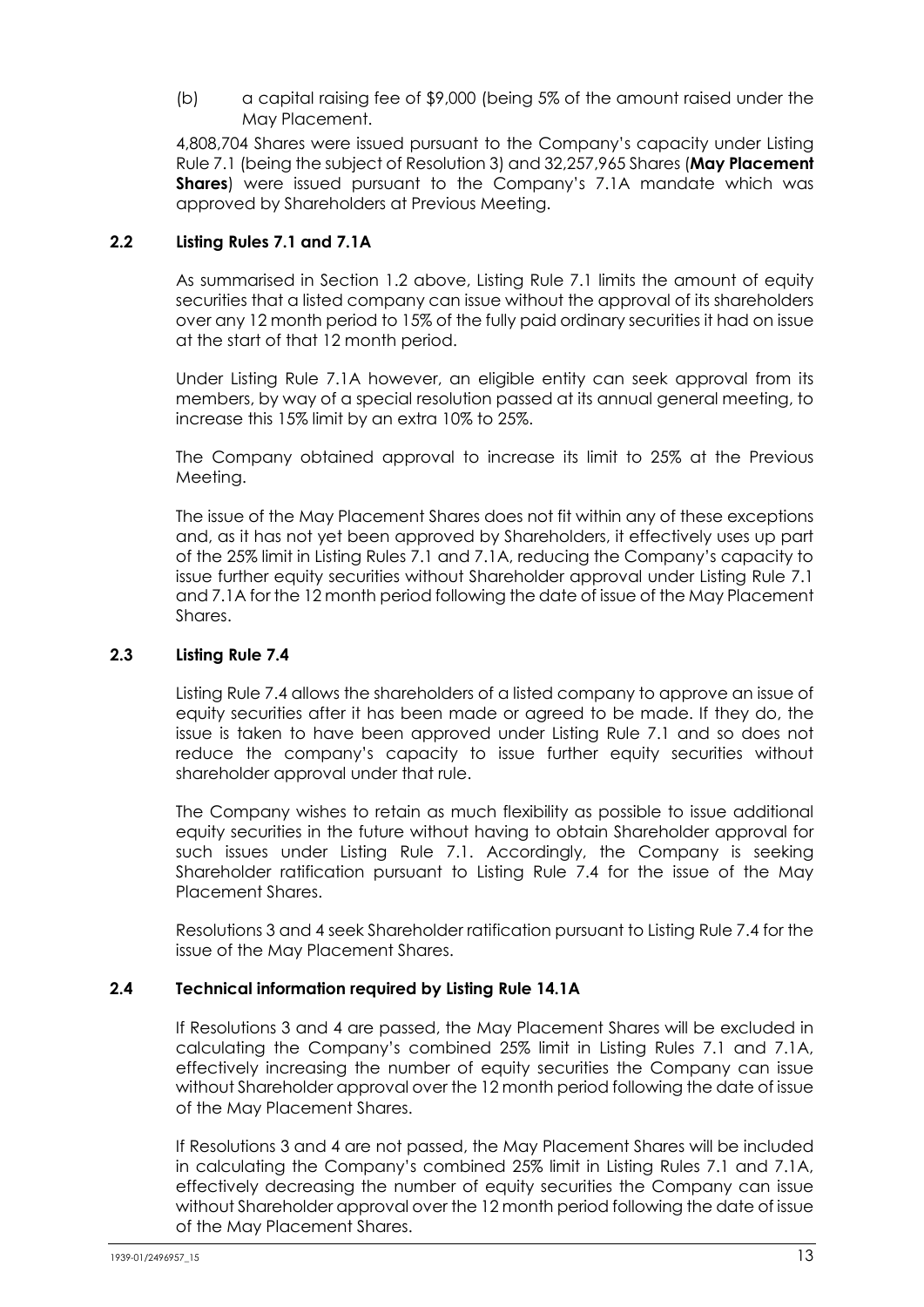# **2.5 Technical information required by Listing Rule 7.5**

Pursuant to and in accordance with Listing Rule 7.5, the following information is provided in relation to Resolutions [3](#page-2-0) and [4:](#page-2-1)

- (a) the May Placement Shares were issued to professional and sophisticated investors who are clients of Peak. The recipients were identified through a bookbuild process, which involved Peak seeking expressions of interest to participate in the capital raising from non-related parties of the Company. None of the recipients are related parties of the Company;
- (b) 37,066,669 May Placement Shares were issued on the following basis:
	- (i) **Resolution [3](#page-2-0)**: 4,808,704 Shares issued pursuant to Listing Rule 7.1 (ratification of which is sought under this Resolution); and
	- (ii) **Resolutio[n 4](#page-2-1)**: 32,257,965 Shares issued pursuant to Listing Rule 7.1A (ratification of which is sought under this Resolution);
- (c) the May Placement Shares issued were all fully paid ordinary shares in the capital of the Company issued on the same terms and conditions as the Company's existing Shares;
- (d) the May Placement Shares were issued on 21 May 2020;
- (e) the issue price was \$0.009 per May Placement Shares under both the issue of Shares pursuant to Listing Rule 7.1 and Listing Rule 7.1A. The Company has not and will not receive any other consideration for the issue of the May Placement Shares;
- (f) the purpose of the issue of the May Placement Shares was to raise \$333,600, which was applied towards undertaking due diligence investigations for new investment, investment in Cortical HLS5, investment in oil and gas and general working capital and administrative and corporate expenses; and
- (g) the May Placement Shares were issued under an agreement, a summary of the agreement in relation to the issue of the May Placement Shares is set out in Section 2.1 above.

# **3. RESOLUTIONS [5](#page-3-0) – RATIFICATION OF PRIOR ISSUE OF SHARES UNDER LISTING RULE 7.1**

### **3.1 General**

On 7 May and 12 May 2020, the Company issued a total of 2,011,580 Shares at an issue price of \$0.009 per Share in consideration for lead manager services provided **(Sixty Two Capital Placement Shares**).

The Company appointed Sixty Two Capital Pty Ltd (ABN 13 611 480 169) (Authorised Representative of AFSL 518 039) (**Sixty Two Capital**) as lead manager to the Sixty Two Capital Raising.

**3.2** In consideration for its services, the Company paid Sixty Two Capital a lead management fee for the placement of 5% (plus GST) being \$6,000 of the gross amount raised, excluding funds raised directly by the Company. Listing Rule 7.1

<span id="page-13-0"></span>As summarised in Section [1.2](#page-10-0) above, Listing Rule 7.1 limits the amount of equity securities that a listed company can issue without the approval of its shareholders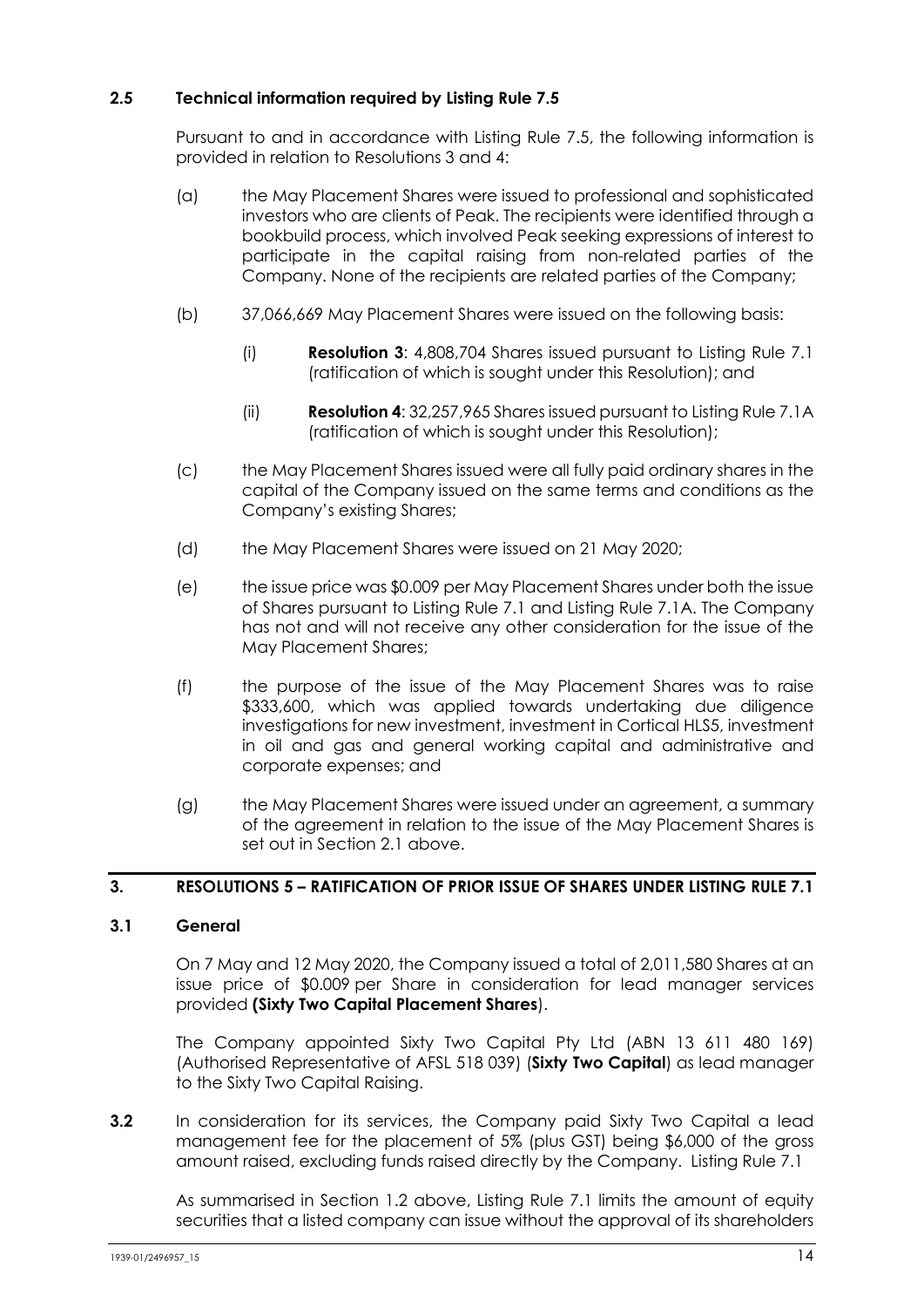over any 12 month period to 15% of the fully paid ordinary securities it had on issue at the start of that 12 month period.

The issue of the Sixty Two Capital Placement Shares does not fit within any of these exceptions and, as it has not yet been approved by Shareholders, it effectively uses up part of the 15% limit in Listing Rule 7.1, reducing the Company's capacity to issue further equity securities without Shareholder approval under Listing Rule 7.1 for the 12 month period following the date of issue of the Sixty Two Capital Placement Shares.

Listing Rule 7.4 allows the shareholders of a listed company to approve an issue of equity securities after it has been made or agreed to be made. If they do, the issue is taken to have been approved under Listing Rule 7.1 and so does not reduce the company's capacity to issue further equity securities without shareholder approval under that rule.

The Company wishes to retain as much flexibility as possible to issue additional equity securities in the future without having to obtain Shareholder approval for such issues under Listing Rule 7.1. Accordingly, the Company is seeking Shareholder ratification pursuant to Listing Rule 7.4 for the issue of the Sixty Two Capital Placement Shares.

Resolutions [5](#page-3-1) to [6](#page-3-2) seeks Shareholder ratification pursuant to Listing Rule 7.4 for the issue of the Sixty Two Capital Placement Shares.

### **3.3 Technical information required by Listing Rule 14.1A**

If Resolutions 5 to 6 are passed, the Sixty Two Capital Placement Shares will be excluded in calculating the Company's 15% limit in Listing Rule 7.1, effectively increasing the number of equity securities the Company can issue without Shareholder approval over the 12 month period following the date of issue of the Sixty Two Capital Placement Shares.

If these Resolutions are not passed, the Sixty Two Capital Placement Shares will be included in calculating the Company's 15% limit in Listing Rule 7.1, effectively decreasing the number of equity securities that the Company can issue without Shareholder approval over the 12 month period following the date of issue of the Sixty Two Capital Placement Shares.

### **3.4 Technical information required by Listing Rule 7.5**

Pursuant to and in accordance with Listing Rule 7.5, the following information is provided in relation to this Resolution:

- (a) the Sixty Two Capital Placement Shares were issued to Sixty Two Capital.
- (b) the Sixty Two Capital Placement Shares issued were all fully paid ordinary shares in the capital of the Company issued on the same terms and conditions as the Company's existing Shares;
- (c) the following Sixty Two Capital Placement Shares were issued on:
	- (i) 1,777,718 were issued on 7 May 2020; and
	- (ii) 233,799 were issued on 12 May 2020.
- (d) the Sixty Two Capital Placement Shares were issued in consideration for capital raising services provided by Sixty Two Capital . The Company has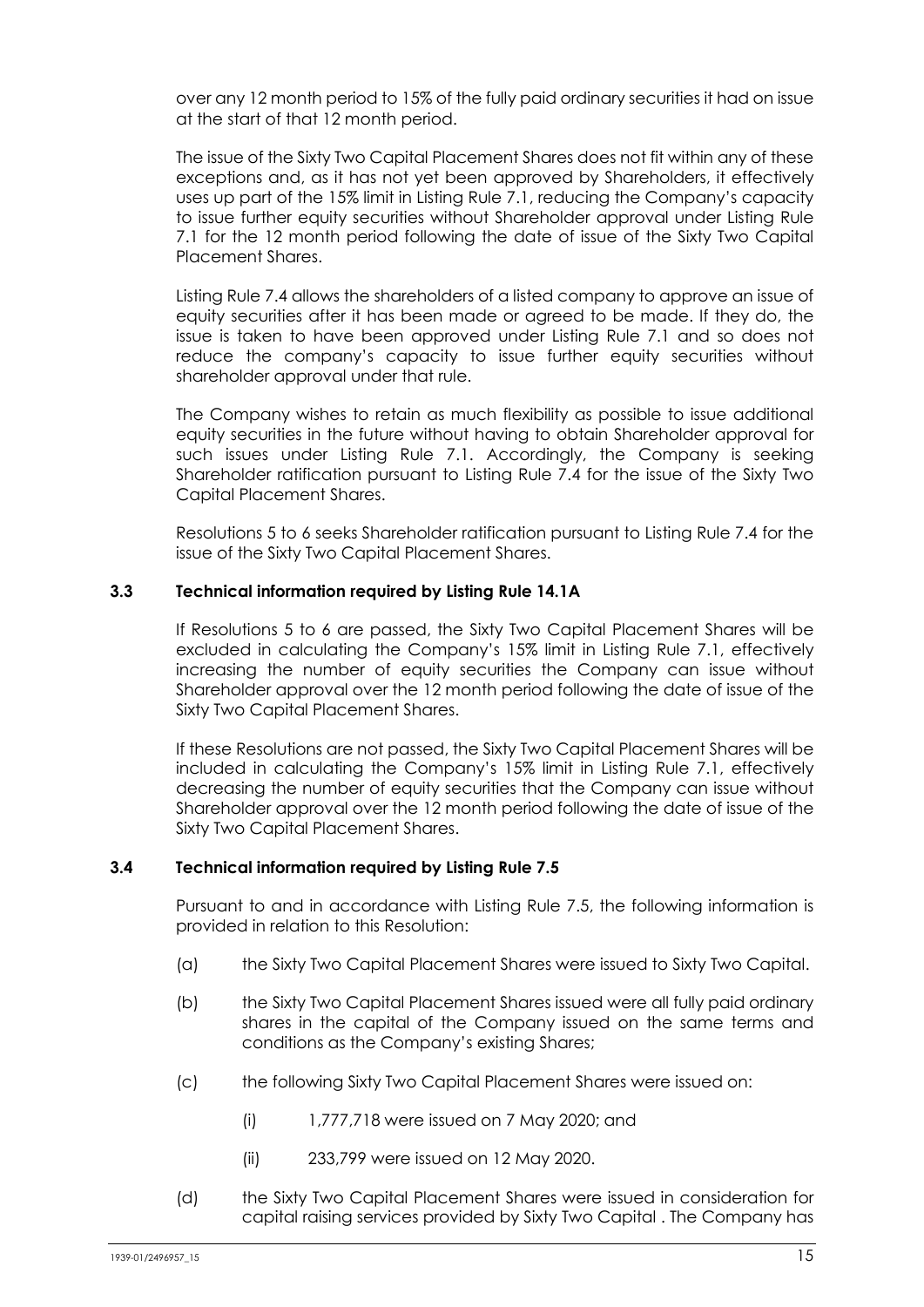not and will not receive any other consideration for the issue of the Sixty Two Capital Placement Shares;

- (e) the purpose of the issue of the Sixty Two Capital Placement Shares was in consideration of the lead manager services provided by Sixty Two Capital; and
- (f) the Sixty Capital Placement Shares were issued under an agreement as summarised in Section 3.1 above.

### **4. RESOLUTION [6](#page-3-3) – RATIFICATION OF PRIOR ISSUE – SHARES**

#### **4.1 General**

On 24 June 2020, the Company issued 12,500 Shares at an issue price of \$0.008 per Share to raise \$100 (on a pre considiation basis).

The Company disclosed the above issues in Prospectus' published on the ASX on 23 June 2020.

Resolution [6](#page-3-3) seeks Shareholder ratification pursuant to ASX Listing Rule 7.4 for the issue of those Shares (**Ratification**).

As summarised in Section [1.2](#page-10-0) above, Listing Rule 7.1 limits the amount of equity securities that a listed company can issue without the approval of its shareholders over any 12 month period to 15% of the fully paid ordinary securities it had on issue at the start of that 12 month period.

The Company obtained approval to increase its limit to 25% at the Previous Meeting.

The issue of the Ratification Shares does not fit within any of the exceptions set out in Listing Rule 7.2 and, as it has not yet been approved by Shareholders, it effectively uses up part of the 15% limit in Listing Rule 7.1, reducing the Company's capacity to issue further equity securities without Shareholder approval under Listing Rule 7.1 for the 12 month period following the date of issue of the Ratification Shares.

Listing Rule 7.4 allows the shareholders of a listed company to approve an issue of equity securities after it has been made or agreed to be made. If they do, the issue is taken to have been approved under Listing Rule 7.1 and so does not reduce the company's capacity to issue further equity securities without shareholder approval under that rule.

The Company wishes to retain as much flexibility as possible to issue additional equity securities in the future without having to obtain Shareholder approval for such issues under Listing Rule 7.1. Accordingly, the Company is seeking Shareholder ratification pursuant to Listing Rule 7.4 for the issue of the Ratification Shares.

This Resolution seeks Shareholder ratification pursuant to Listing Rule 7.4 for the issue of the Ratification Shares.

#### **4.2 Technical information required by Listing Rule 14.1A**

If this Resolution is passed, the will be excluded in calculating the Company's 15% limit in Listing Rule 7.1, effectively increasing the number of equity securities the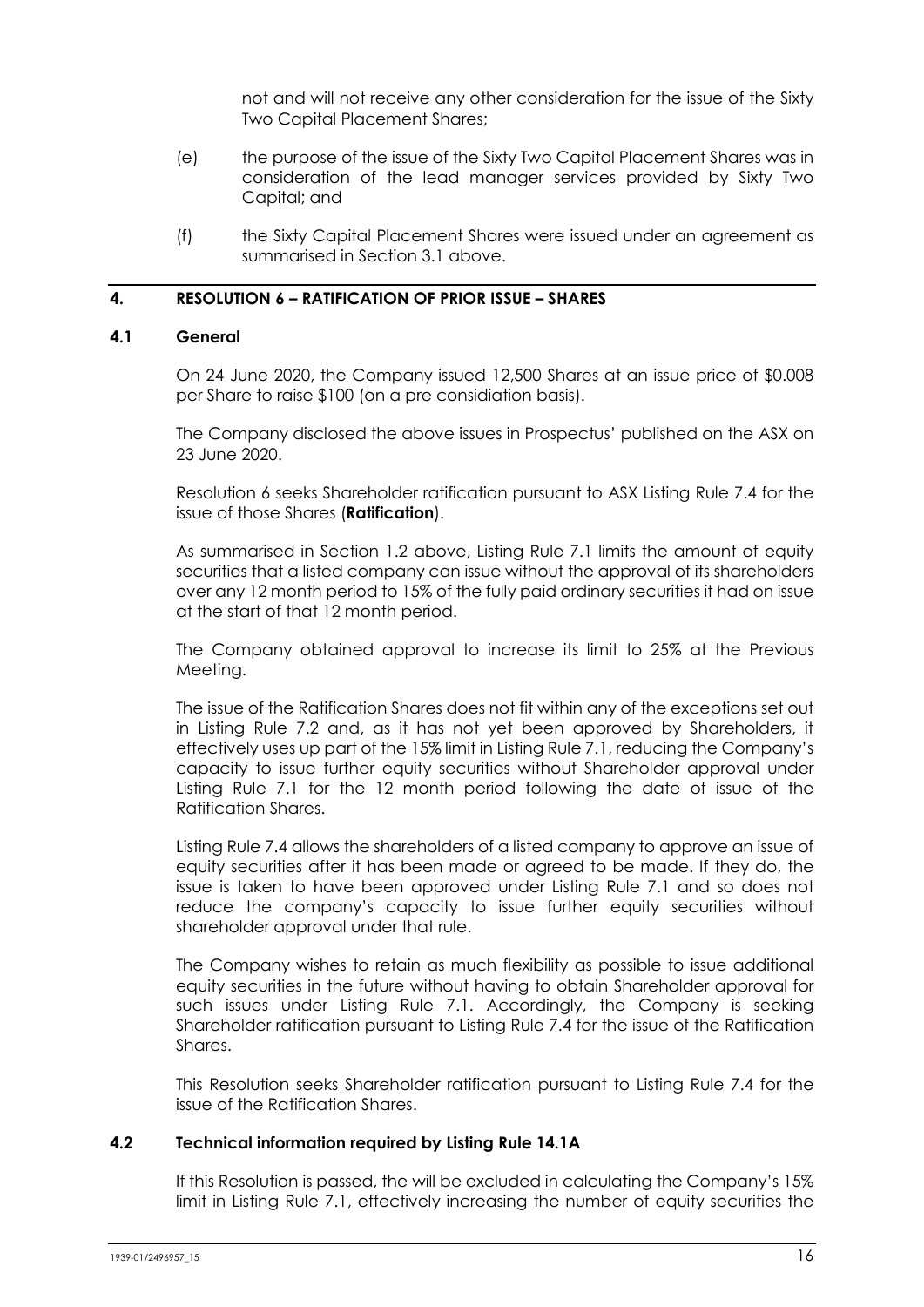Company can issue without Shareholder approval over the 12 month period following the date of issue of the Ratification Shares.

If this Resolution is not passed, the Ratification Shares will be included in calculating the Company's 15% limit in Listing Rule 7.1, effectively decreasing the number of equity securities that the Company can issue without Shareholder approval over the 12 month period following the date of issue of the Ratification **Shares** 

### **4.3 Technical information required by Listing Rule 7.5**

Pursuant to and in accordance with Listing Rule 7.5, the following information is provided in relation to this Resolution:

- (a) the Ratification Shares were issued to Mr Sufian Ahmad;
- (b) 12,500 Ratification Shares were issued (on a pre-consolidation basis) and the Ratification Shares issued were all fully paid ordinary shares in the capital of the Company issued on the same terms and conditions as the Company's existing Shares;
- (c) the Ratification Shares were issued on 24 June 2020;
- (d) the issue price was \$0.008 per Ratification Share (on a pre consolidation basis). The Company has not and will not receive any other consideration for the issue of the Ratification Shares;
- (e) the purpose of the issue of the Ratification Shares was to remove any trading restrictions that may have attached to Shares issued by the Company prior to the closing date of the offers raise \$100, which was applied towards the expenses of the offer; and
- (f) the Ratification Shares were not issued under an agreement.

# **5. BACKGROUND TO PLACEMENT AND RIGHTS ISSUE**

### <span id="page-16-0"></span>**5.1 General**

On 23 July 2020, the Company undertook a placement and issued 29,987,500 Shares at an issue price of \$0.015 (1.5 cents) per Share to raise \$449,813 (**July Placement**).

In addition, each investor issued Shares under the July Placement will, subject to Shareholders approving this Resolution, receive one (1) free attaching Option (exercisable at \$0.05 (5 cents) on or before 29 July 2022) for every two (2) Shares subscribed for (**Placement Options**).

Resolution [7](#page-4-0) seeks Shareholder approval for the issue of the Placement Options and Resolution 8 seeks Shareholder ratification for the previous issue of the July Placement Shares.

### **5.2 Rights Issue**

As announced on 23 July 2020, the Company proceeded with a nonrenounceable rights issue of two (2) Shares for every five (5) Shares held by eligible Shareholders at an issue price of \$0.015 (1.5 cents) per Share to raise up to \$2,419,346, together with one (1) free attaching listed Option (**New Option**) for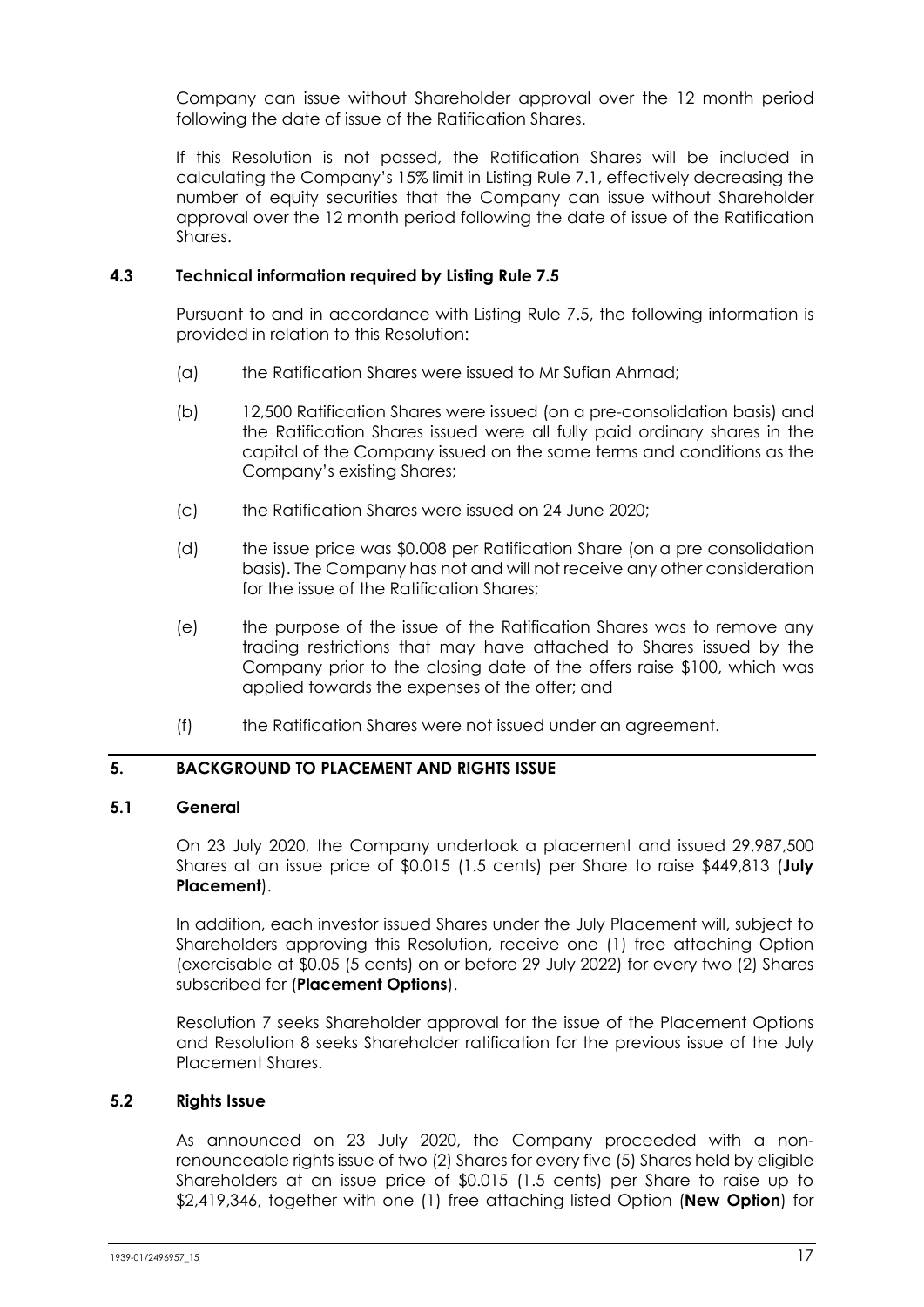every two (2) Shares subscribed for and issued, exercisable at \$0.05 per New Option on or before 29 July 2020 (**Rights Issue**).

The Company lodged a prospectus for the Rights Issue on 29 July 2020 (**Prospectus**).

### **5.3 Board Remuneration**

As set out in the Prospectus, in order to preserve the Company's cash position until general market conditions improve members of the Board agreed to convert certain accrued fees and salaries into Shares, subject to obtaining Shareholder approval at a general meeting.

The Company is seeking Shareholder approval to issue securities pursuant to the shortfall offer under the Rights Issue and as set out in section 4.8 of the Prospectus (**Shortfall Securities**) to each member of the Board in lieu of accrued Directors' fees and salaries pursuant to Resolutions [9](#page-5-2) to [11.](#page-6-1)

Please also refer to section 8.3 of the Prospectus for further details in relation to the conversion of accrued Directors' fees and salaries into equity.

### **6. RESOLUTION [7](#page-4-0) – APPROVAL TO ISSUE FREE ATTACHING OPTIONS – PLACEMENT**

#### **6.1 General**

As set out in Section [5.1](#page-16-0) above, the Company is proposing to issue each investor under the Placement one (1) free attaching Option for every two (2) Shares issued (**Placement Options**).

As summarised in Section 2.2 above, Listing Rule 7.1 limits the amount of equity securities that a listed company can issue without the approval of its shareholders over any 12 month period to 15% of the fully paid ordinary shares it had on issue at the start of that period, subject to a number of exceptions.

The proposed issue of the Placement Options does not fall within any of these exceptions and exceeds the 15% limit in Listing Rule 7.1. It therefore requires the approval of Shareholders under Listing Rule 7.1.

### **6.2 Technical information required by Listing Rule 14.1A**

If this Resolution is passed, the Company will be able to proceed with the issue of the Placement Options. In addition, the issue of the Placement Options will be excluded from the calculation of the number of equity securities that the Company can issue without Shareholder approval under Listing Rule 7.1.

If this Resolution is not passed, the Company will not be able to proceed with the issue of the Placement Options.

This Resolution seeks Shareholder approval for the purposes of Listing Rule 7.1 for the issue of the Placement Options.

### **6.3 Technical information required by Listing Rule 7.1**

Pursuant to and in accordance with Listing Rule 7.3, the following information is provided in relation to this Resolution: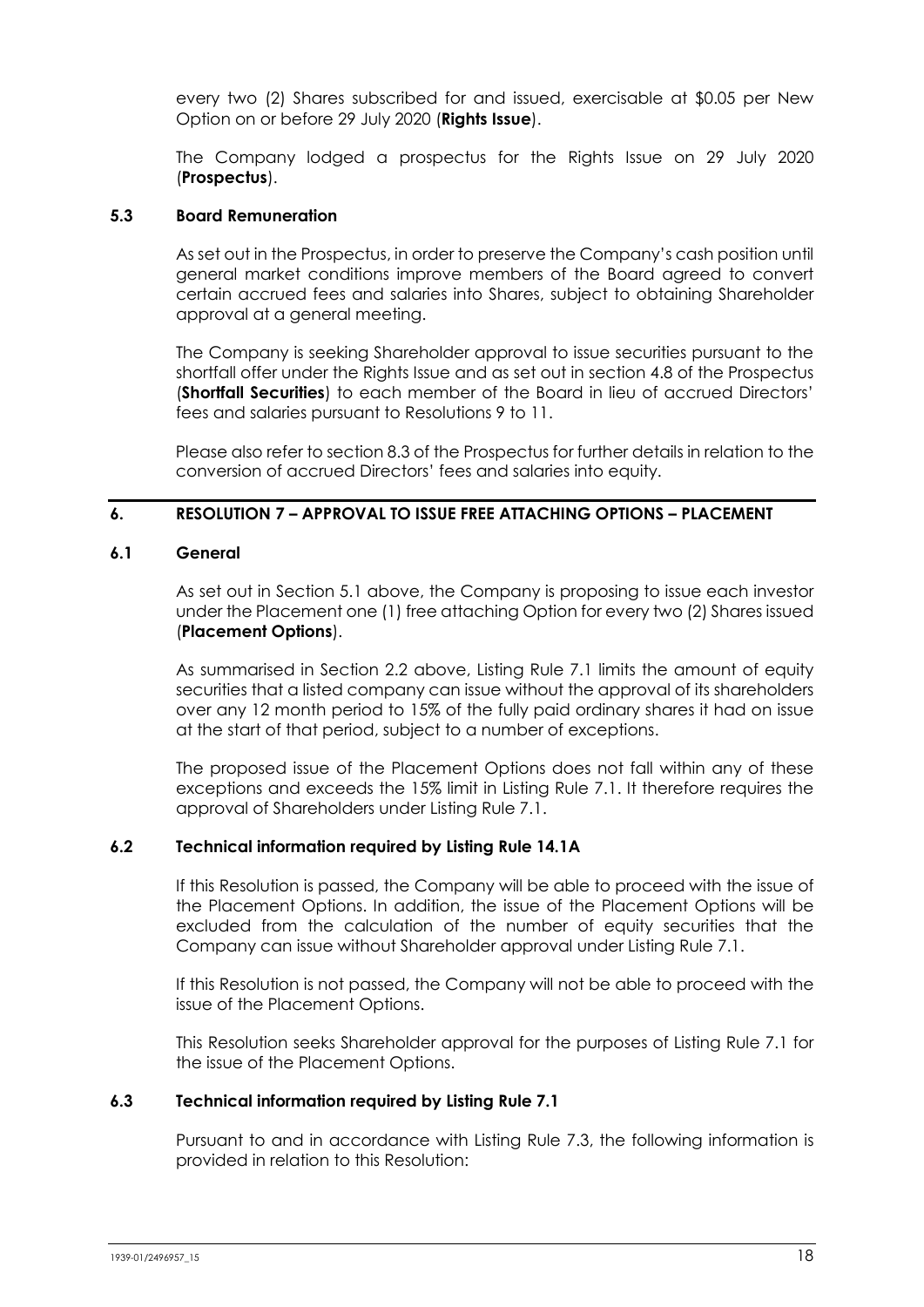- (a) the Placement Options will be issued to the professional and sophisticated investors who participated in the July Placement, none of whom are related parties of the Company;
- (b) the maximum number of Placement Options to be issued is 14,993,750. The terms and conditions of the Placement Options are set out in Schedule [1;](#page-29-0)
- (c) the Placement Options will be issued no later than 3 months after the date of the Meeting (or such later date to the extent permitted by any ASX waiver or modification of the Listing Rules) and it is intended that issue of the Placement Options will occur on the same date;
- (d) the Placement Options will be issued at a nil issue price as they are free attaching with the Shares issued under the Placement on a 1 for 2 basis;
- (e) the purpose of the issue of the Placement Options is to encourage participation in the Placement and provide a potential increase in funds to the Company (should the Placement Options be exercised);
- (f) Placement Options are not being issued under an agreement; and
- (g) the Placement Options are not being issued under, or to fund, a reverse takeover.

# **7. RESOLUTION [8](#page-4-1) – RATIFICATION OF PRIOR ISSUE OF SHARES – LISTING RULE 7.1**

#### **7.1 General**

On 23 July 2020, the Company issued the July Placement Shares under its 7.1 placement capacity. Further details in respect of the issue of the July Placement are set out in Section [5.1.](#page-16-0)

As summarised in Section [3.2](#page-13-0) above, Listing Rule 7.1 limits the amount of equity securities that a listed company can issue without the approval of its shareholders over any 12 month period to 15% of the fully paid ordinary securities it had on issue at the start of that 12 month period, subject to

The issue of the July Placement Shares does not fit within any of the exceptions set out in Listing Rule 7.2 and, as it has not yet been approved by Shareholders, it effectively uses up part of the 15% limit in Listing Rule 7.1, reducing the Company's capacity to issue further equity securities without Shareholder approval under Listing Rule 7.1 for the 12 month period following the date of issue of the July Placement Shares.

Listing Rule 7.4 allows the shareholders of a listed company to approve an issue of equity securities after it has been made or agreed to be made. If they do, the issue is taken to have been approved under Listing Rule 7.1 and so does not reduce the company's capacity to issue further equity securities without shareholder approval under that rule.

The Company wishes to retain as much flexibility as possible to issue additional equity securities in the future without having to obtain Shareholder approval for such issues under Listing Rule 7.1. Accordingly, the Company is seeking Shareholder ratification pursuant to Listing Rule 7.4 for the issue of the July Placement Shares.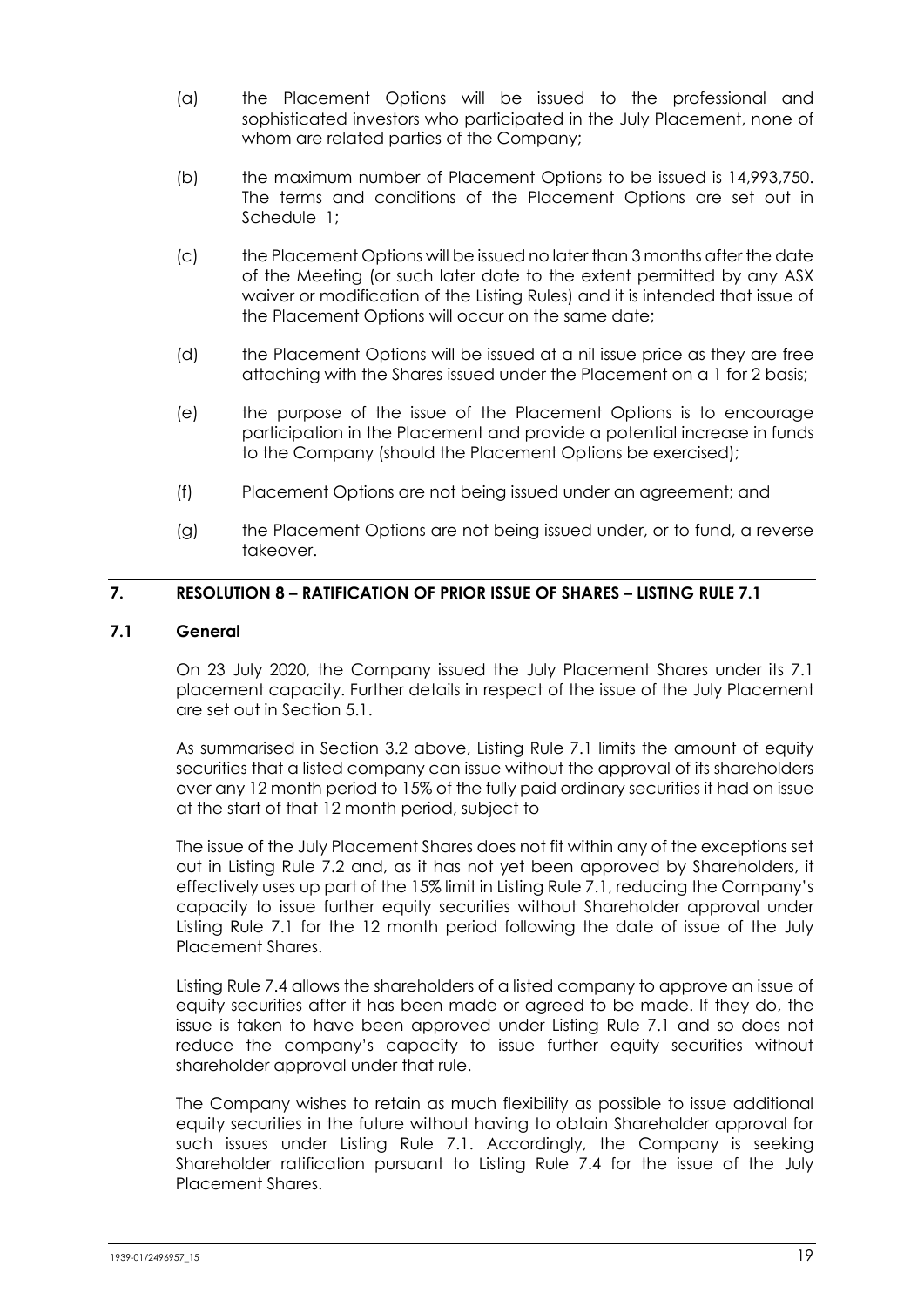This Resolution seeks Shareholder ratification pursuant to Listing Rule 7.4 for the issue of the July Placement Shares.

### **7.2 Technical information required by Listing Rule 14.1A**

If this Resolution is passed, the July Placement Shares will be excluded in calculating the Company's 15% limit in Listing Rule 7.1, effectively increasing the number of equity securities the Company can issue without Shareholder approval over the 12 month period following the date of issue of the July Placement Shares.

If this Resolution is not passed, the July Placement Shares will be included in calculating the Company's 15% limit in Listing Rule 7.1 effectively decreasing the number of equity securities that the Company can issue without Shareholder approval over the 12 month period following the date of issue of the July Placement Shares.

### **7.3 Technical information required by Listing Rule 7.5**

Pursuant to and in accordance with Listing Rule 7.5, the following information is provided in relation to this Resolution:

- (a) the July Placement Shares were issued to professional and sophisticated investors who are clients of Sixty Capital. The recipients were identified through a bookbuild process, which involved Sixty Capital seeking expressions of interest to participate in the capital raising from nonrelated parties of the Company;
- (b) 29,987,500 July Placement Shares were issued and the July Placement Shares issued were all fully paid ordinary shares in the capital of the Company issued on the same terms and conditions as the Company's existing Shares;
- (c) the July Placement Shares were issued on 24 July 2020:
- (d) the issue price was \$0.015 per July Placement Shares. The Company has not and will not receive any other consideration for the issue of the July Placement Shares;
- (e) the purpose of the issue of the July Placement Shares was to raise \$449,813, which was applied towards its current investment entity Advent to progress well planning, engineering and environmental approvals for drilling at the Baleen drill target in the PEP11 offshore permit in NSW and for working capital purposes; and
- (f) the July Placement Shares were not issued under an agreement.

### **8. RESOLUTIONS [9](#page-5-0) TO [11](#page-6-0) – APPROVAL TO ISSUE SECURITIES TO DIRECTORS IN LIEU OF FEES**

### <span id="page-19-0"></span>**8.1 General**

The Company intends, subject to obtaining Shareholder approval, to allocate any entitlements not taken up under the Rights Issue, to allocate any shortfall securities being an aggregate of up to 13,502,467 Shares together with 6,751,235 free attaching Options to Directors (**Related Party Securities**) in lieu of cash payments that are currently owing for accrued Directors' fees and salaries.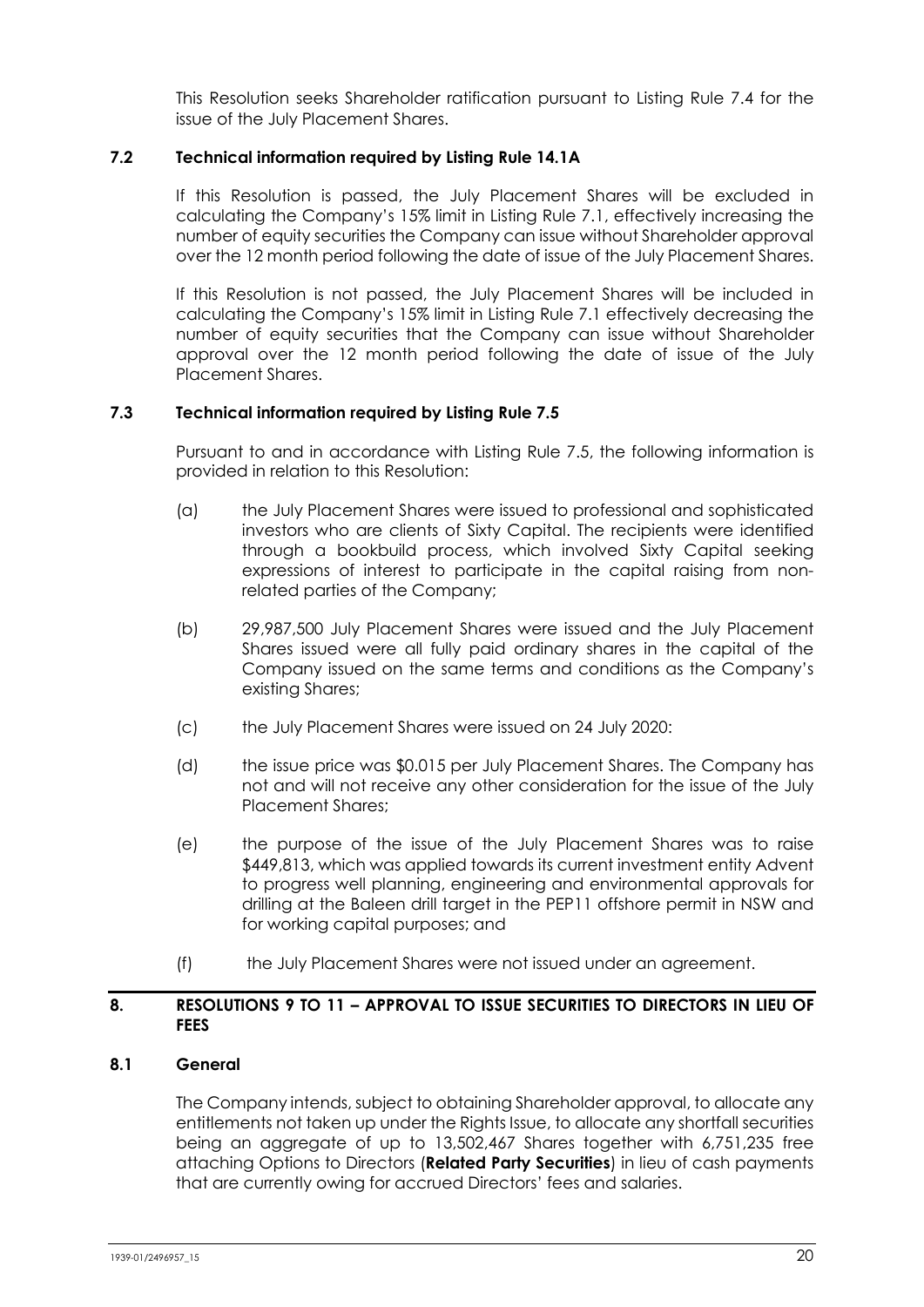The amount to be issued to the Directors out of the shortfall is capped at 50% of the Shortfall.

The Company proposes to issue the Related Party Securities to Mr David Breeze, Mr Tony Huston, and Mr Charles Maling (or their respective nominees) (**Related Parties**) on the terms and conditions set out below.

The Related Party Securities will be allocated to the Related Parties on the following basis:

| <b>Director</b>       | <b>Total</b> | <b>Total Shares to</b><br>be issued | Free attaching<br><b>Options</b> |
|-----------------------|--------------|-------------------------------------|----------------------------------|
| David Breeze          | \$164,385    | 10,958,983                          | 5,479,492                        |
| <b>Charles Maling</b> | \$31,008     | 2,067,217                           | 1,033,609                        |
| Tony Huston           | \$7,144      | 476,267                             | 238,134                          |
| <b>Total</b>          | \$202,537    | 13,502,467                          | 6,751,235                        |

Resolutions [9,](#page-5-0) [10](#page-5-1) and [11](#page-6-0) seek Shareholder approval for the issue of the Related Party Securities to the Related Parties.

### **8.2 Chapter 2E of the Corporations Act**

For a public company, or an entity that the public company controls, to give a financial benefit to a related party of the public company, the public company or entity must:

- (a) obtain the approval of the public company's members in the manner set out in sections 217 to 227 of the Corporations Act; and
- (b) give the benefit within 15 months following such approval,

unless the giving of the financial benefit falls within an exception set out in sections 210 to 216 of the Corporations Act.

The issue of Related Party Securities to the Related Parties constitutes giving a financial benefit and each of the Related Parties is a related party of the Company by virtue of being a Director.

As the Related Party Securities are proposed to be issued to all of the Directors, the Directors are unable to form a quorum to consider whether one of the exceptions set out in sections 210 to 216 of the Corporations Act applies to the issue of the Related Party Securities. Accordingly, Shareholder approval for the issue of Related Party Securities to the Related Parties is sought in accordance with Chapter 2E of the Corporations Act.

# **8.3 Listing Rule 10.11**

Listing Rule 10.11 provides that unless one of the exceptions in Listing Rule 10.12 applies, a listed company must not issue or agree to issue equity securities to:

- 10.11.1 a related party;
- 10.11.2 a person who is, or was at any time in the 6 months before the issue or agreement, a substantial (30%+) holder in the company;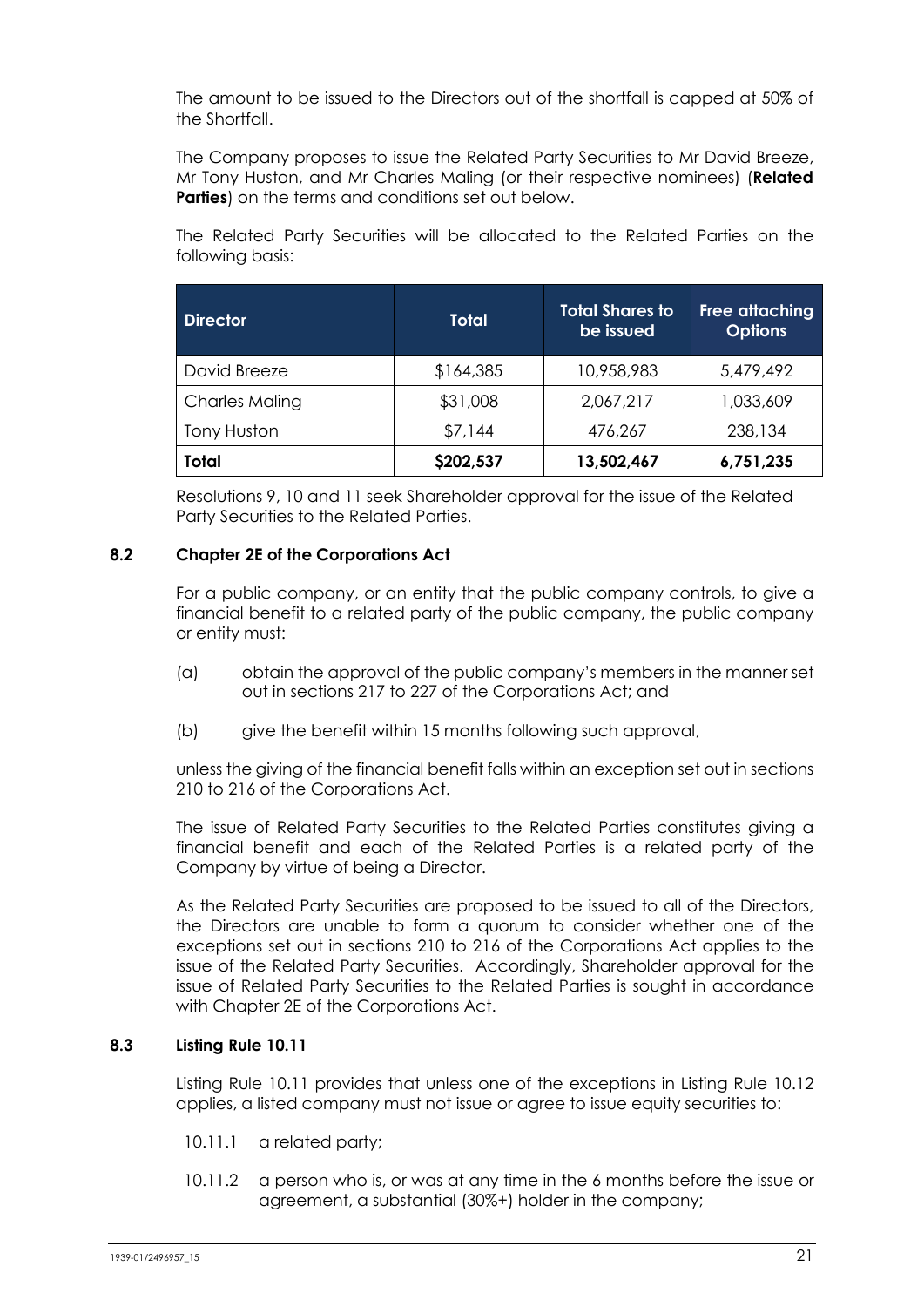- 10.11.3 a person who is, or was at any time in the 6 months before the issue or agreement, a substantial (10%+) holder in the company and who has nominated a director to the board of the company pursuant to a relevant agreement which gives them a right or expectation to do so;
- 10.11.4 an associate of a person referred to in Listing Rules 10.11.1 to 10.11.3; or
- 10.11.5 a person whose relationship with the company or a person referred to in Listing Rules 10.11.1 to 10.11.4 is such that, in ASX's opinion, the issue or agreement should be approved by its shareholders,

unless it obtains the approval of its shareholders.

The issue of the Related Party Securities falls within Listing Rule 10.11.1 and does not fall within any of the exceptions in Listing Rule 10.12. Accordingly, the issue of the Related Party Securities therefore requires the approval of Shareholders under Listing Rule 10.11.

Resolutions [9,](#page-5-0) [10](#page-5-1) and [11](#page-6-0) seek the required Shareholder approval for the issue of the Related Party Securities under and for the purposes of Chapter 2E of the Corporations Act and Listing Rule 10.11.

#### **8.4 Technical information required by Listing Rule 14.1A**

If Resolutions [9,](#page-5-0) [10](#page-5-1) and [11](#page-6-0) are passed, the Company will be able to proceed with the issue of the Related Party Securities to the Related Parties within one month after the date of the Meeting (or such later date as permitted by any ASX waiver or modification of the Listing Rules). As approval pursuant to Listing Rule 7.1 is not required for the issue of the Related Party Securities (because approval is being obtained under Listing Rule 10.11), the issue of the Related Party Securities will not use up any of the Company's 15% placement capacity under Listing Rule 7.1.

The issue of the Related Party Securities allows the Company to preserve its existing cash reserves, which can otherwise be focused on operations, instead of allocating funds to pay out the accrued Directors' fees and salaries for the amounts set out in Section [8.1.](#page-19-0)

If Resolutions [9,](#page-5-0) [10](#page-5-1) and [11](#page-6-0) are not passed, the Company will not be able to proceed with the issue of the Related Party Securities. In this instance, the Company would need to use its existing cash reserves to satisfy payment of the accrued Directors' fees and salaries.

#### **8.5 Technical Information required by Listing Rule 10.13 and section 219 of the Corporations Act**

Pursuant to and in accordance with Listing Rule 10.13 and section 219 of the Corporations Act, the following information is provided in relation to Resolutions [9,](#page-5-0) [10](#page-5-1) and [11:](#page-6-0)

- (a) the Related Party Securities will be issued to the Related Parties as set out below:
	- (i) **Resolution [9](#page-5-0)** Mr David Breeze (or his nominee);
	- (ii) **Resolution [10](#page-5-1)**: Mr Tony Huston (or his nominee); and
	- (iii) **Resolution [11:](#page-6-0)** Mr Charles Maling (or his nominee),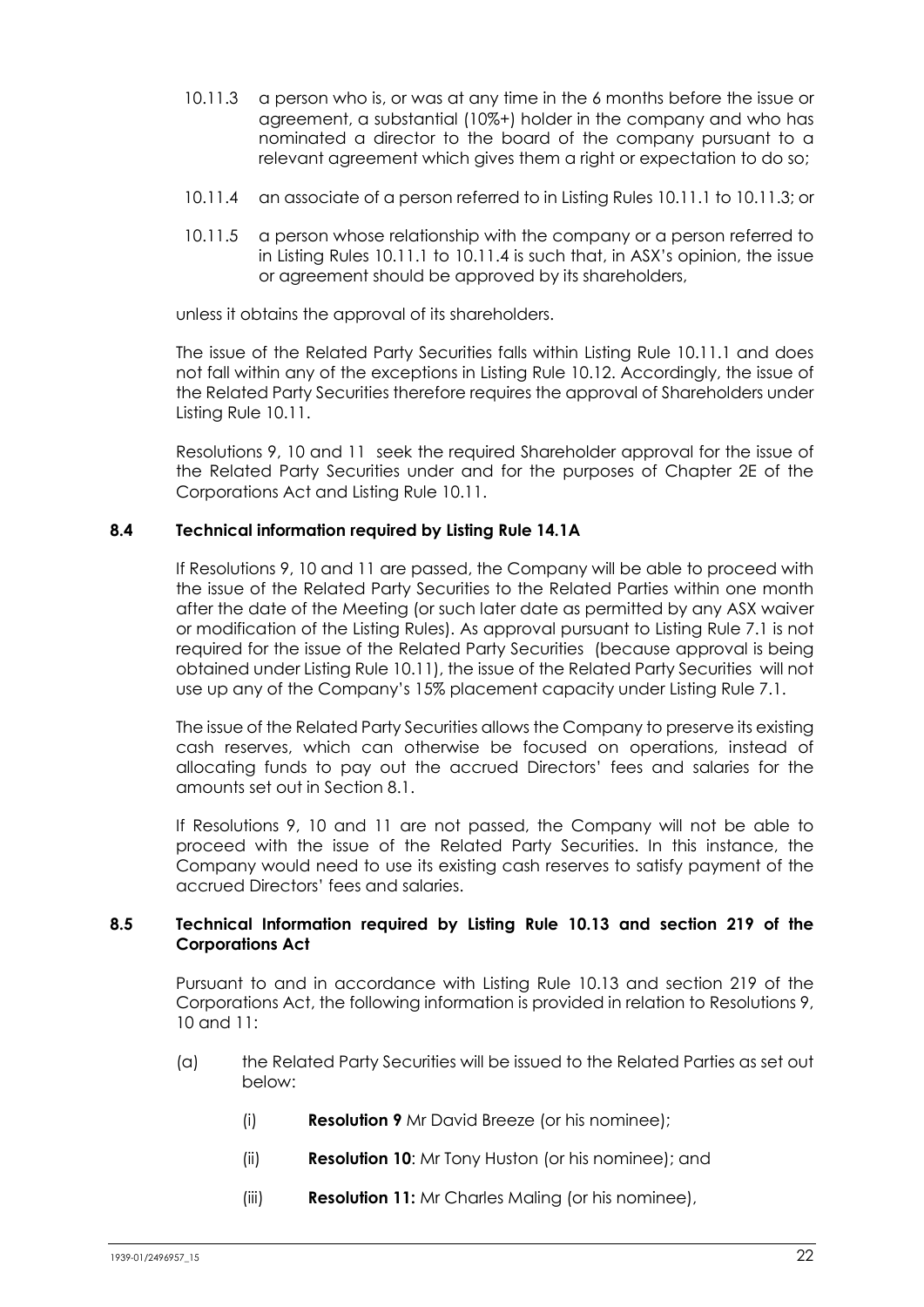each of whom falls within the category set out in Listing Rule 10.11.1 by virtue of being a Director;

(b) the maximum number of Related Party Securities to be issued to the Related Parties (being the nature of the financial benefit proposed to be given) is 13,502,467 Shares together with 6,751,235 free attaching Options comprising:

| <b>Resolution</b><br><b>Number</b> | <b>Director</b>       | <b>Related Party</b><br><b>Securities</b> | <b>Free attaching</b><br><b>Options</b> |
|------------------------------------|-----------------------|-------------------------------------------|-----------------------------------------|
|                                    | David Breeze          | 10,958,983                                | 5,479,492                               |
| 10                                 | Tony Huston           | 476,267                                   | 238,134                                 |
| 11                                 | <b>Charles Maling</b> | 2,067,217                                 | 1,033,609                               |

- (c) the Related Party Securities issued will be fully paid ordinary shares in the capital of the Company issued on the same terms and conditions as the Company's existing Shares;
- (d) the Related Party Securities will be issued no later than 1 month after the date of the Meeting (or such later date to the extent permitted by any ASX waiver or modification of the Listing Rules) and it is intended that issue of the Related Party Securities will occur on the same date;
- (e) the Related Party Securities will be issued for nil cash consideration as they are being issued in lieu of accrued Directors' fees and salaries payable to the Related Parties. Accordingly, no funds will be raised. However, the issue of the Related Party Securities will result in the Company converting debt owing to the Related Parties to equity;
- (f) the primary purpose of the issue of the Related Party Securities is to preserve the cash reserves of the Company and convert debt owing to the Related Parties (being, the accrued Directors' fees and salaries set out in Section 8.1) to equity. This will allow the Company to spend a greater proportion of its cash reserves on its operations than it would if it had to pay out the accrued Directors' fees and salaries owing to the Related Parties;
- (g) the Company has agreed to issue the Related Party Securities to the Related Parties subject to Shareholder approval for the following reasons:
	- (i) the issue of Shares to the Related Parties further aligns their interests with the interests of Shareholders;
	- (ii) the issue of the Related Party Securities allows the Company to preserve cash reserves by converting debt to equity, which would otherwise have to be paid in cash;
	- (iii) by clearing debt (particularly, without utilising cash reserves) the Company will improve its balance sheet position; and
	- (iv) it is not considered that there are any significant opportunity costs to the Company or benefits foregone by the Company in issuing the Related Party Securities on the terms proposed;
- (h) the number of Related Party Securities to be issued to each of the Related Parties has been determined based upon a consideration of: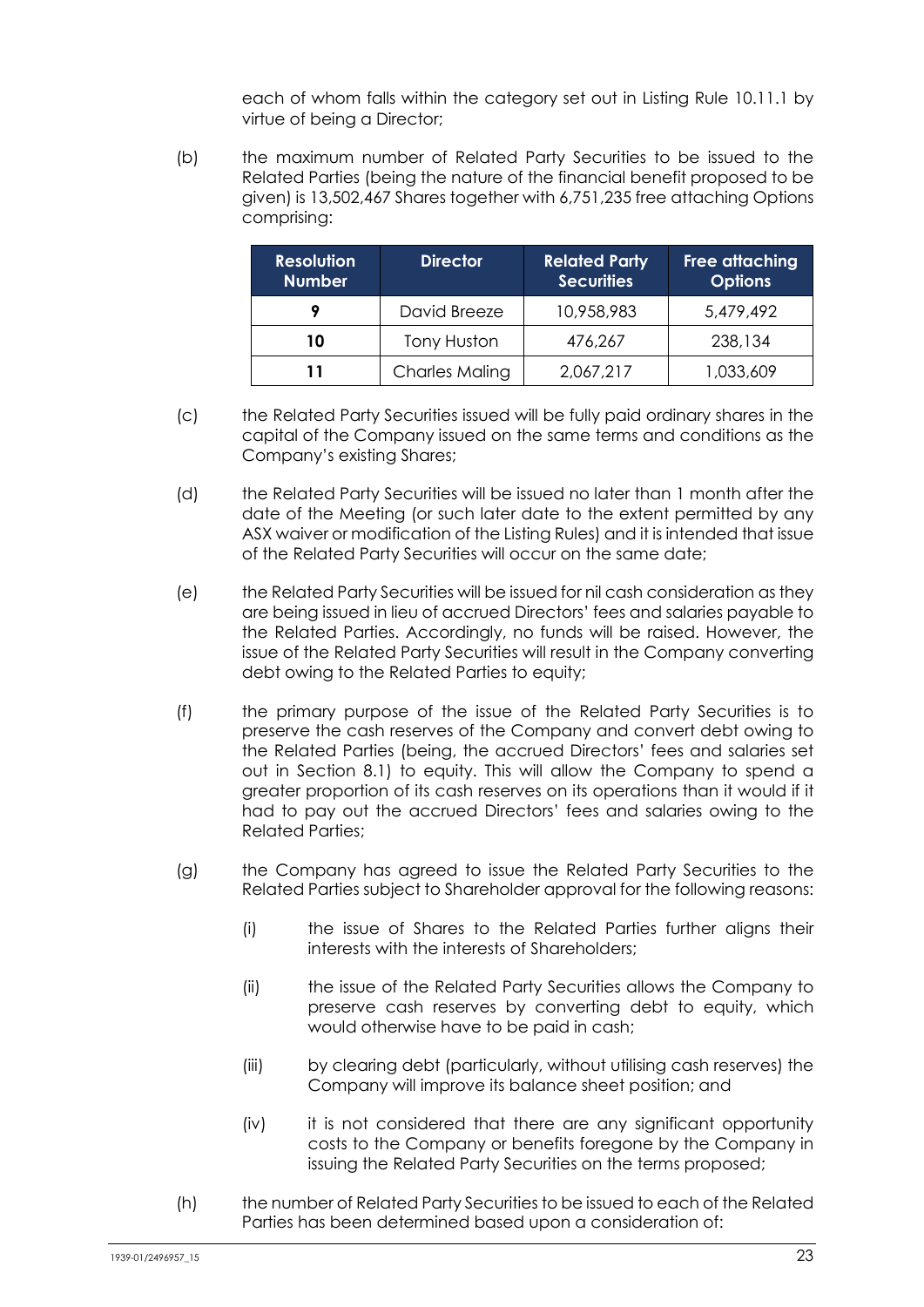- (i) current market standards and/or practices of other ASX listed companies of a similar size and stage of development to the Company;
- (ii) the remuneration of the Related Parties; and
- (iii) incentives to attract and ensure continuity of service of the Related Parties who have appropriate knowledge and expertise, while maintaining the Company's cash reserves;
- (i) the total remuneration package for each of the Related Parties for the previous financial year and the proposed total remuneration package for the current financial year are set out below:

| <b>Related Party</b>  | <b>Current Financial</b><br><b>Year (FY2020)</b> | Proposed<br><b>Financial Year</b><br>(FY2021) |
|-----------------------|--------------------------------------------------|-----------------------------------------------|
| David Breeze          | \$148,000                                        | \$148,000                                     |
| Tony Huston           | \$55,000 <sup>2</sup>                            | \$25,000                                      |
| <b>Charles Maling</b> | \$30,7111                                        | \$25,000                                      |

#### **Notes:**

- 1. Includes \$5,771 worth of option-based payments.
- 2. Includes \$10,000 of consulting fees and \$20,000 worth of share-based payments relating to the issue of Shares. The Shares have been valued at the Share price of \$0.001 at the date of issue.
- (j) the Related Party Securities to be issued to the Related Parties have a total aggregate value of \$202,537. This assumes that each Related Party is issued the maximum number of Related Party Securities the subject of Resolutions 9 to 11 and that the market price of the Shares is \$0.05, being the closing price of the Shares trading on ASX on 3 September 2020;
- (k) the Related Party Securities are not being issued under an agreement;
- (l) the relevant interests of the Related Parties in securities of the Company as at the date of this Notice are set out below:

| <b>Related Party</b>        | <b>Shares</b> | <b>Options</b> |
|-----------------------------|---------------|----------------|
| David Breeze <sup>1</sup>   | 46,493,714    | 6,641,960      |
| Tony Huston <sup>2</sup>    | 8,598,800     | 1,448,400      |
| Charles Maling <sup>3</sup> | 3,005,036     | 1,829,291      |

#### **Notes:**

- 1. Includes 42,697,922 Shares and 6,099,704 listed options exercisable at \$0.05 per option on or before 29/07/22 held by Trandcorp Pty Ltd, and 3,795,792 Shares and 542,256 listed options exercisable at \$0.05 per option on or before 29/07/22 held indirectly by Grandbridge Limited, both entities controlled by Mr David Breeze.
- 2. 200,000 unlisted options exercisable at \$0.20 per option on or before 30/11/22 and 1,228,400 listed options exercisable at \$0.05 per option on or before 29/07/22.
- 3. 200,000 unlisted options exercisable at \$0.20 per option on or before 30/11/22 and 1,200,000 unlisted options exercisable at \$0.02 per option on or before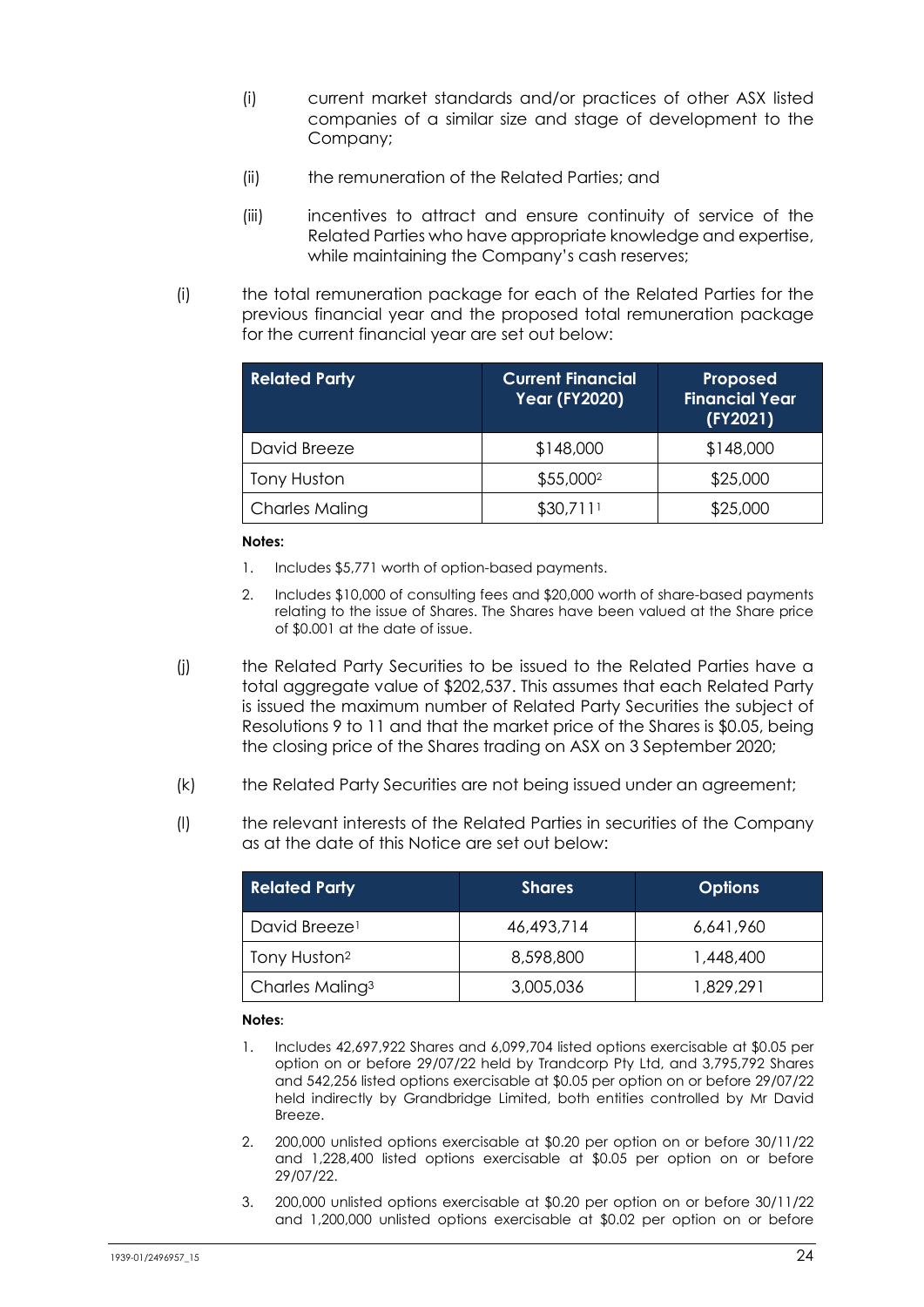30/11/24 and 429,291 listed options exercisable at \$0.05 per option on or before 29/0722.

- (m) if Resolutions [9,](#page-5-0) [10](#page-5-1) and [11](#page-6-0) are approved a total of 13,502,467 Shares together with 6,751,235 Options would be issued. This will increase the number of Shares on issue from 548,411,699 (being the total number of Shares on issue as at the date of this Notice) to 561,914,166 and the total number of Options to 79,345,100 (assuming that no other Shares are issued. no convertible securities vest or are exercised, and excluding any Shares or Options to be issued the subject of any Resolutions contained within this Notice) with the effect that the shareholding of existing Shareholders would be diluted by an aggregate of 2.4% comprising 2.0% by David Breeze, 0.3% by Tony Huston, and 0.1% by Charles Maling;
- (n) the trading history of the Shares on ASX in the 12 months before the date of this Notice (on a post-consolidation basis) is set out below:

|         | <b>Price</b> | Date              |
|---------|--------------|-------------------|
| Highest | \$0.06       | 29 September 2020 |
| Lowest  | \$0.02       | 7 October 2019    |
| Last    | \$0.043      | 10 November 2020  |

- (o) each Director has a material personal interest in the outcome of Resolutions [9](#page-5-2) to [11](#page-6-1) on the basis that all of the Directors (or their nominees) are to be issued Related Party Securities should Resolutions 9 to 11 be passed. For this reason, the Directors do not believe that it is appropriate to make a recommendation on Resolutions 9 to 11 of this Notice; and
- (p) the Board is not aware of any other information that is reasonably required by Shareholders to allow them to decide whether it is in the best interests of the Company to pass Resolutions [9,](#page-5-0) [10](#page-5-1) and [11.](#page-6-0)

### **9. RESOLUTION [12](#page-7-0) – APPROVAL TO ISSUE PLACEMENT FEE OPTIONS**

As announced on 23 July 2020, the Company has resolved to issue 2,000,000 New Options to Sixty Two Capital, subject to the receipt of Shareholder approval, in consideration for the lead manager services provided by Sixty Capital to the July Placement (**Placement Fee Options**).

As summarised in Section [3.2](#page-13-0) above, Listing Rule 7.1 limits the amount of equity securities that a listed company can issue without the approval of its shareholders over any 12 month period to 15% of the fully paid ordinary shares it had on issue at the start of that period.

The proposed issue of the Placement Fee Options does not fall within any of the exceptions set out in Listing Rule 7.2 and exceeds the 15% limit in Listing Rule 7.1. It therefore requires the approval of Shareholders under Listing Rule 7.1.

The proposed issue of the Placement Fee Options falls within exception 17 of Listing Rule 7.2. It therefore requires the approval of Shareholders under Listing Rule 7.1.

### **9.1 Technical information required by Listing Rule 14.1A**

If this Resolution is passed, the Company will be able to proceed with the issue of the Placement Fee Options. In addition, the issue of the Placement Fee Options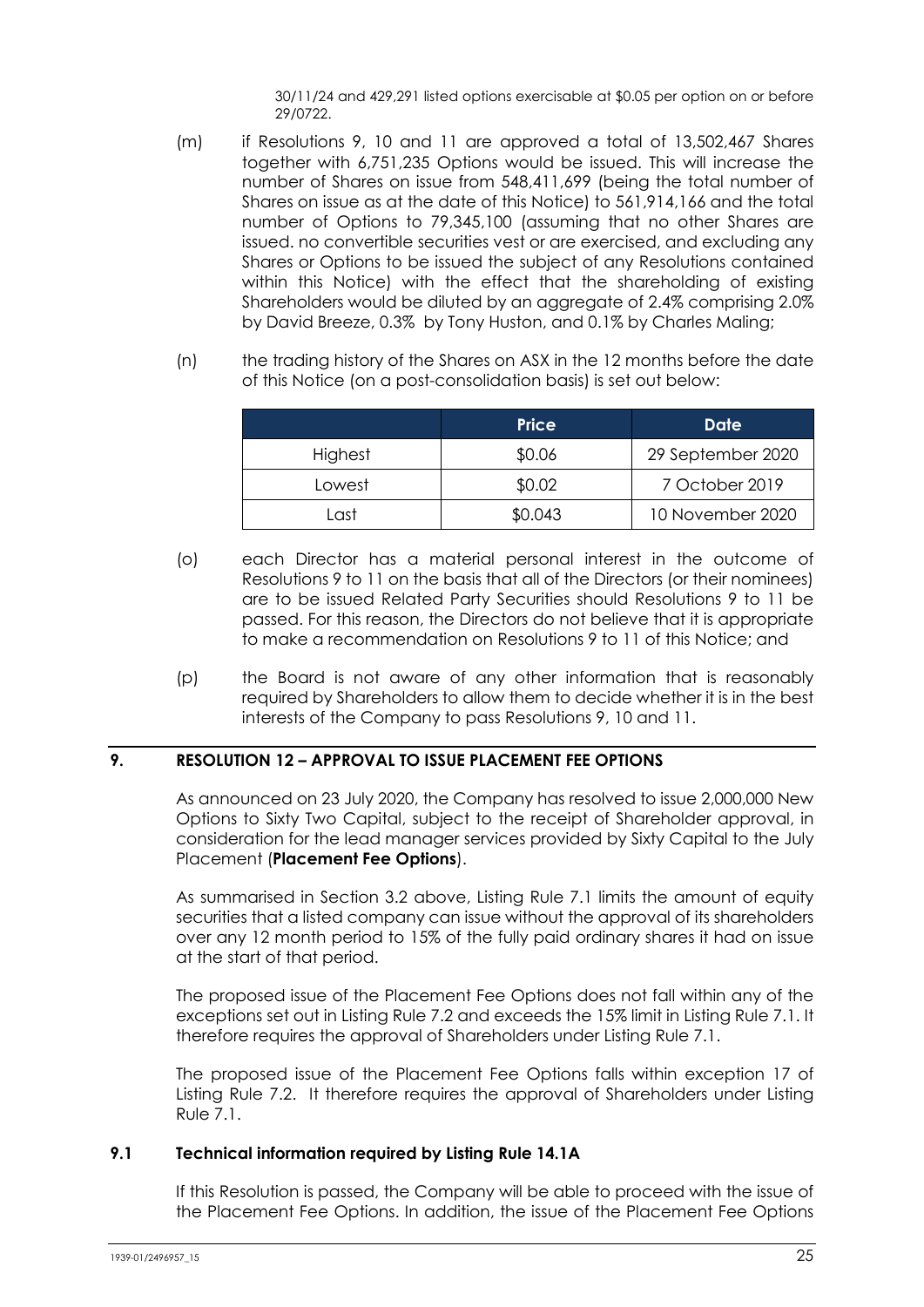will be excluded from the calculation of the number of equity securities that the Company can issue without Shareholder approval under Listing Rule 7.1.

If this Resolution is not passed, the Company will not be able to proceed with the issue of the Placement Fee Options and may be required to pay an amount in cash.

This Resolution seeks Shareholder approval for the purposes of Listing Rule 7.1 for the issue of the Placement Fee Options.

### **9.2 Technical information required by Listing Rule 7.1**

Pursuant to and in accordance with Listing Rule 7.3, the following information is provided in relation to this Resolution:

- (a) the Placement Fee Options will be issued to Sixty Two Capital who is not a related party of the Company;
- (b) the maximum number of Placement Fee Options to be issued is 2,000,000. The terms and conditions of the Placement Fee Options are set out in [Schedule](#page-29-0) 1;
- (c) the Placement Fee Options will be issued no later than 3 months after the date of the Meeting (or such later date to the extent permitted by any ASX waiver or modification of the Listing Rules) and it is intended that issue of the Placement Fee Options will occur on the same date;
- (d) the Placement Fee Options will be issued at a nil issue price, in consideration for lead manager services provided by Sixty Two Capital;
- (e) the purpose of the issue of the Placement Fee Options is in consideration of the lead manager services provided by Sixty Two Capital; and
- (f) the Placement Fee Options are not being issued under an agreement; and
- (g) the Placement Fee Options are not being issued under, or to fund, a reverse takeover.

### **10. RESOLUTION [13](#page-8-0) – APPROVAL TO ISSUE SEPTEMBER PLACEMENT SECURITIES**

### **10.1 General**

The Company is proposing to issue 16,133,333 Shares at an issue price of \$0.015 per Share, together with 8,066,666 free attaching Options for every two (2) Shares subscribed for and issued (rounded up/down for fractional entitlements), to raise up to \$242,000 (**September Placement Securities**).

Listing Rule 7.1 limits the amount of equity securities that a listed company can issue without the approval of its shareholders over any 12 month period to 15% of the fully paid ordinary shares it had on issue at the start of that period. The proposed issue of the September Placement Securities does not fall within any of these exceptions and may exceed the 15% limit in Listing Rule 7.1. Accordingly, the Company is seeking Shareholder approval under Listing Rule 7.1 for the issue of the September Placement Securities.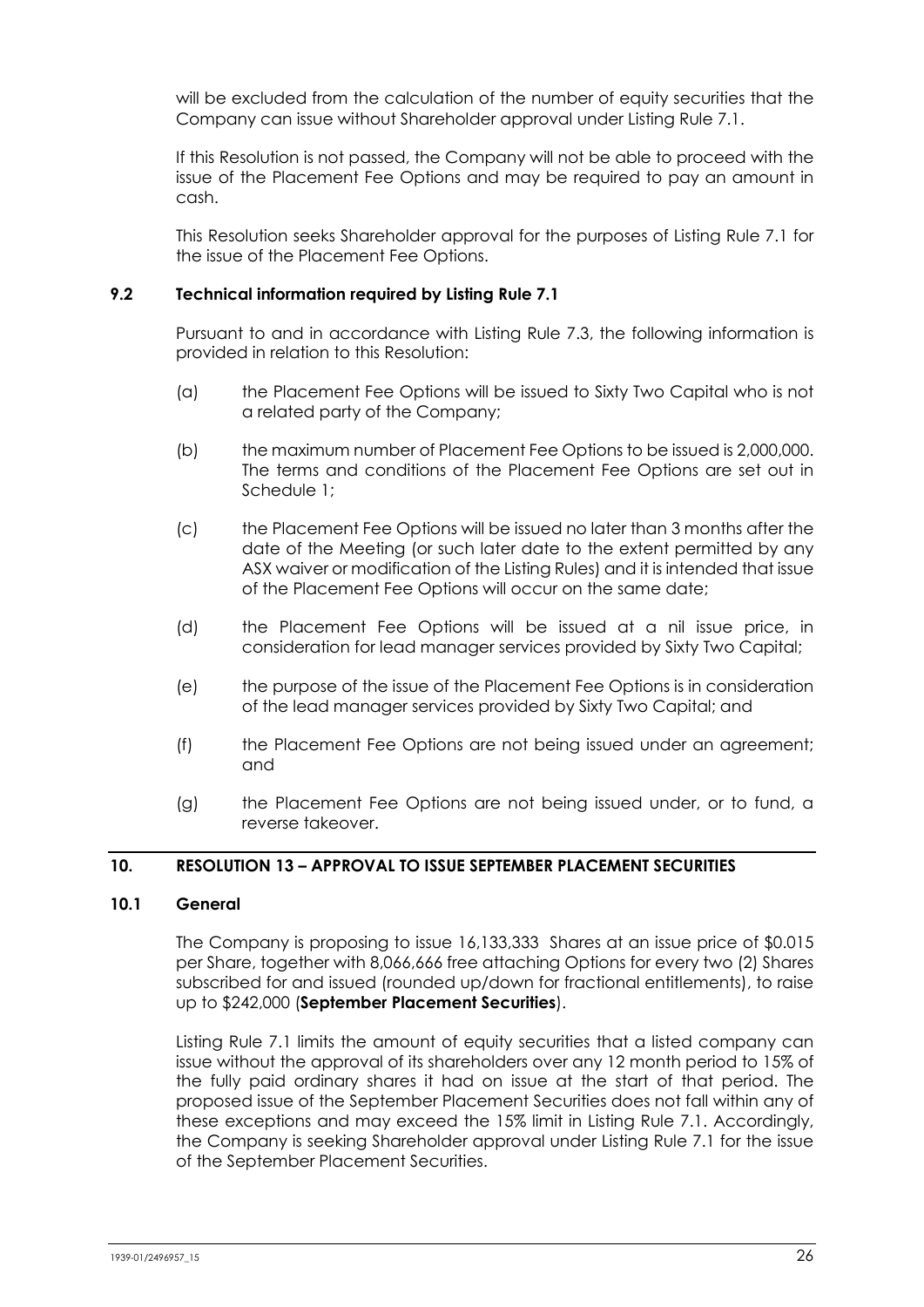# **10.2 Technical information required by Listing Rule 14.1A**

If this Resolution is passed, the Company will be able to proceed with the issue of the September Placement Securities. In addition, the issue of the September Placement Securities will be excluded from the calculation of the number of equity securities that the Company can issue without Shareholder approval under Listing Rule 7.1.

If this Resolution is not passed, the Company may not be able to proceed with the issue of the September Placement Securities and accordingly will not be able to secure the additional funding.

This Resolution seeks Shareholder approval for the purposes of Listing Rule 7.1 for the issue of the September Placement Securities.

### **10.3 Technical information required by Listing Rule 7.1**

Pursuant to and in accordance with Listing Rule 7.3, the following information is provided in relation to this Resolution:

- (a) the September Placement Securities will be issued to clients of Sixty-Two, who are not related parties of the Company;
- (b) the maximum number of Shares to be issued is 16,133,333 and the maximum number of Options to be issued is equal to 50% of the number of Shares to be issued (rounded up for fractional entitlements) (being approximately 8,066,666 Options as the Options will be issued free attaching with the Shares on a one (1) for two (2) basis;
- (c) the Shares issued will be fully paid ordinary shares in the capital of the Company issued on the same terms and conditions as the Company's existing Shares;
- (d) the Options will be issued on the terms and conditions set out i[n Schedule](#page-29-0) [1;](#page-29-0)
- (e) the September Placement Securities will be issued no later than 3 months after the date of the Meeting (or such later date to the extent permitted by any ASX waiver or modification of the Listing Rules) and it is intended that issue of the September Placement Securities will occur on the same date;
- (f) the issue price will be \$0.015 (1.5 cents) per Share and nil per Option as the Options will be issued free attaching with the Shares on a one (1) for two (2) basis. The Company will not receive any other consideration for the issue of the Shares and Options (other than in respect of funds received on exercise of the Options);
- (g) the purpose of the issue of the September Placement Securities is to raise \$242,000. The Company intends to apply the funds raised from the issue towards its current investment entiity Advent for the purposes of progressing well planning, engineering and environmental approvals for drilling at the Baleen drill target in the PEP11 offshore permit in NSW and for working capital purposes;
- (h) the September Placement Securities are not being issued under an agreement; and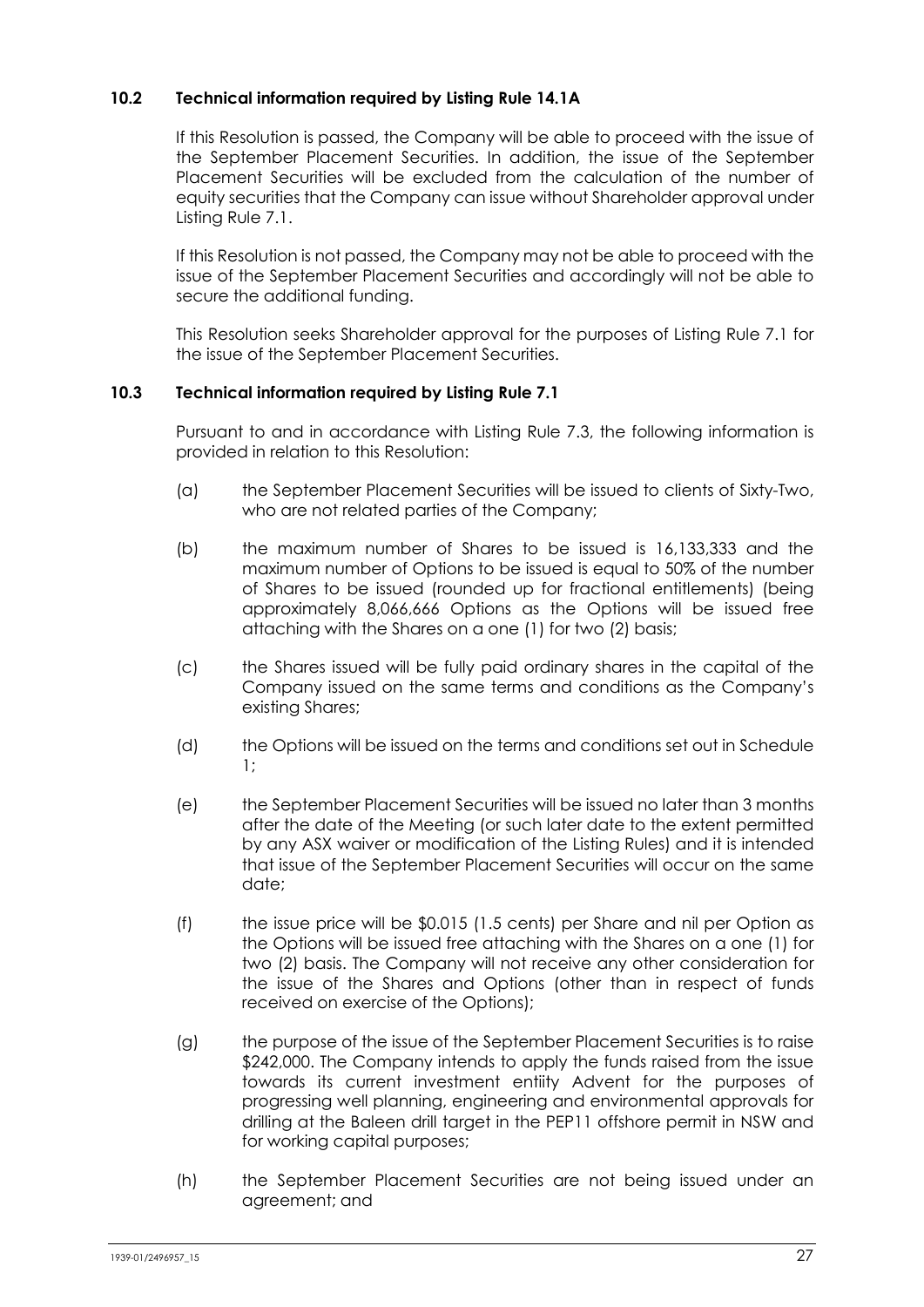(i) the September Placement Securities are not being issued under, or to fund, a reverse takeover.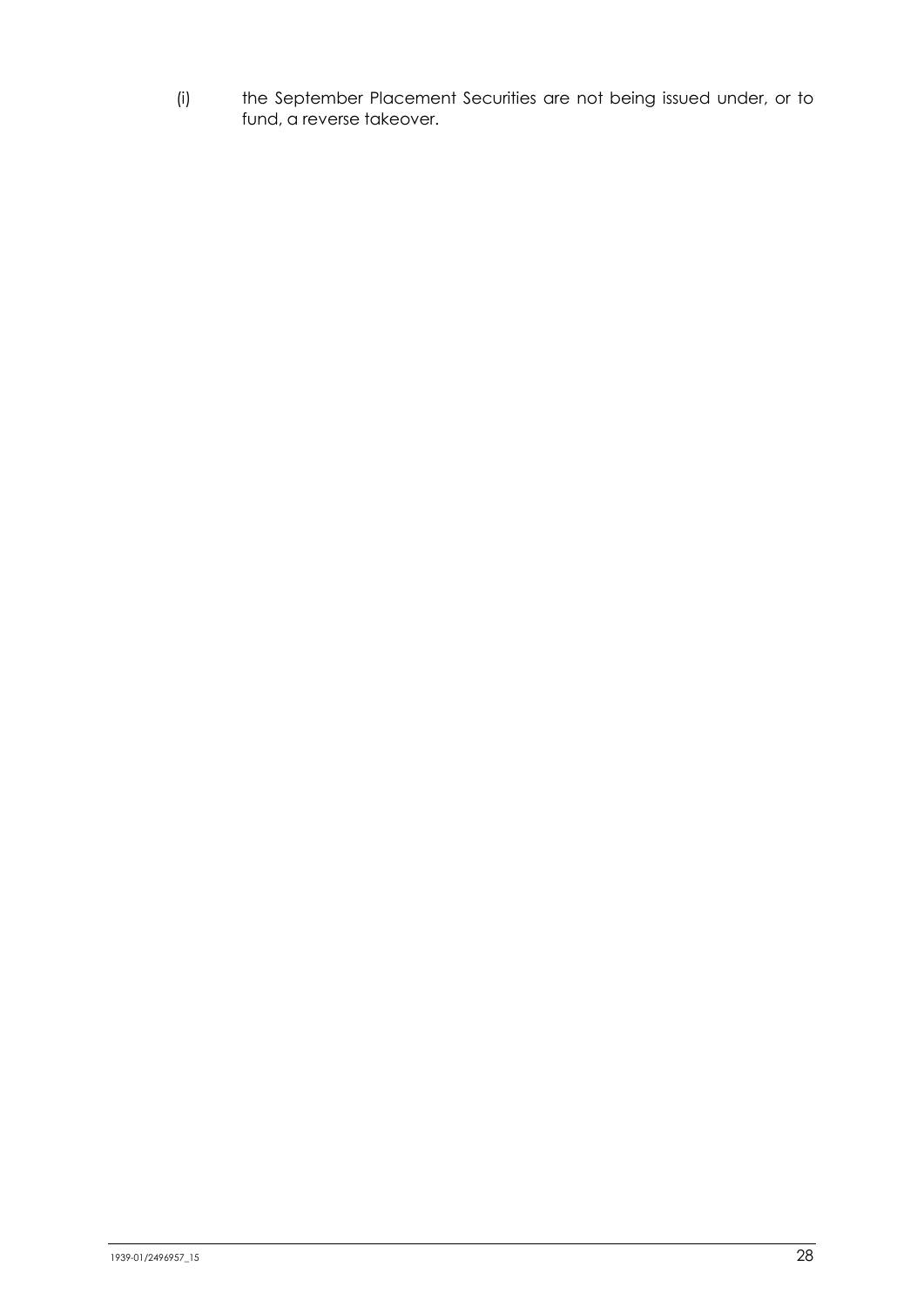# **GLOSSARY**

**\$** means Australian dollars.

**ASIC** means the Australian Securities & Investments Commission.

**ASX** means ASX Limited (ACN 008 624 691) or the financial market operated by ASX Limited, as the context requires.

**Board** means the current board of directors of the Company.

**Business Day** means Monday to Friday inclusive, except New Year's Day, Good Friday, Easter Monday, Christmas Day, Boxing Day, and any other day that ASX declares is not a business day.

**Chair** means the chair of the Meeting.

**Company** means BPH Energy Limited (ACN 095 912 002).

**Consolidation** means the consolidation of the Company's issued capital on the basis that every ten (10) Shares or Options (as applicable) were consolidated into one (1) Share or Option (as applicable) completed by the Company on 8 April 2020 and as approved by Shareholders at a general meeting of the Company held on 27 March 2020.

**Constitution** means the Company's constitution.

**Corporations Act** means the *Corporations Act 2001* (Cth).

**Directors** means the current directors of the Company.

**Explanatory Statement** means the explanatory statement accompanying the Notice.

**General Meeting** or **Meeting** means the meeting convened by the Notice.

**Listing Rules** means the Listing Rules of ASX.

**Notice** or **Notice of Meeting** means this notice of meeting including the Explanatory Statement and the Proxy Form.

**Option** means an option to acquire a Share.

**Optionholder** means a holder of an Option.

**Proxy Form** means the proxy form accompanying the Notice.

**Related Party Securities** means the proposed securities to be issued to the Directors as set out in Section [8.1](#page-19-0) of this Notice.

**Resolutions** means the resolutions set out in the Notice, or any one of them, as the context requires.

**Section** means a section of the Explanatory Statement.

**Share** means a fully paid ordinary share in the capital of the Company.

**Shareholder** means a registered holder of a Share.

**WST** means Western Standard Time as observed in Perth, Western Australia.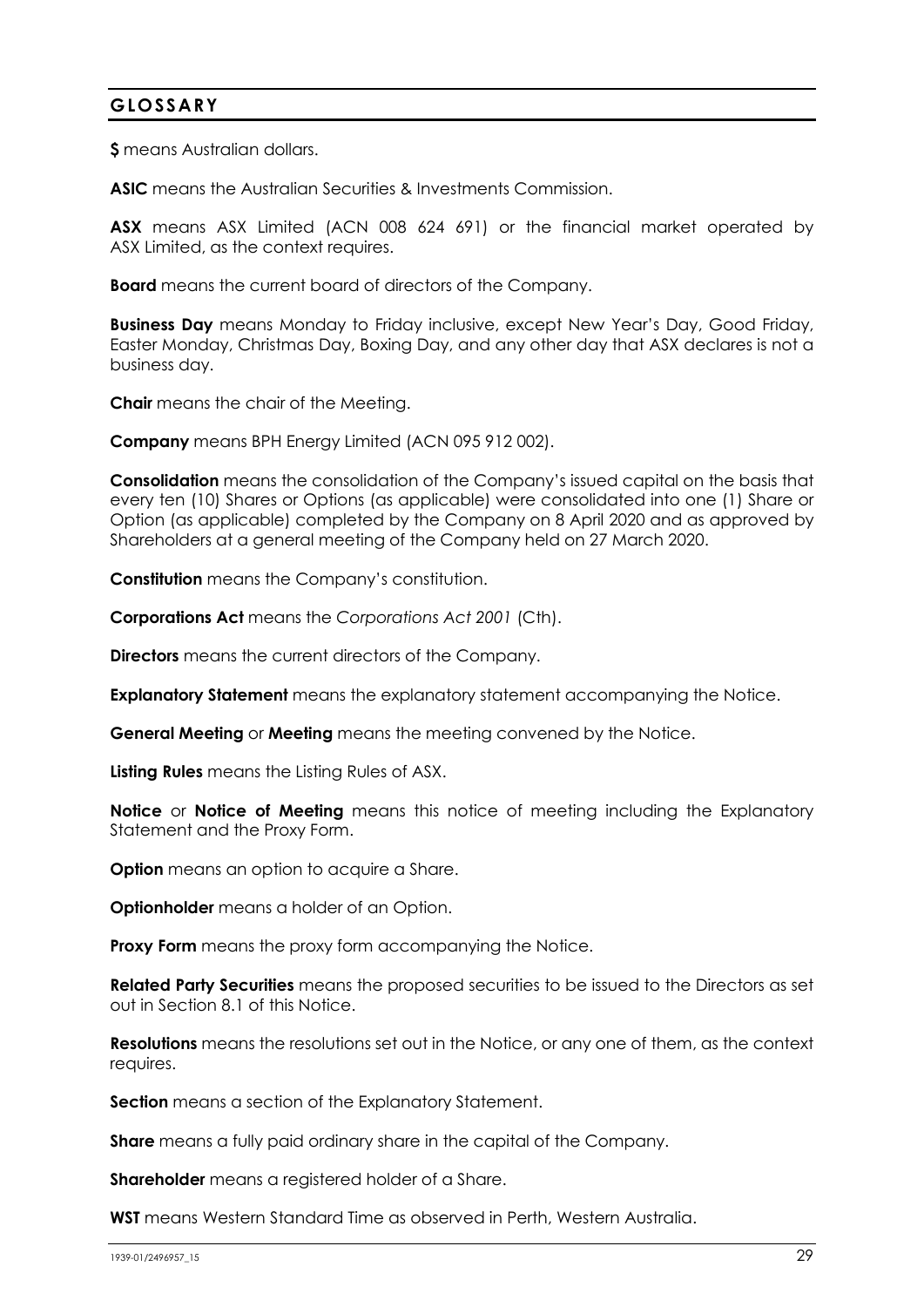# <span id="page-29-0"></span>**SCHEDULE 1 – OPTION TERMS AND CONDITIONS – PLACEMENT**

### **Options**

#### (a) **Entitlement**

Each Option entitles the holder to subscribe for one Share upon exercise of the Option.

### (b) **Exercise Price**

Subject to paragraph [\(i\),](#page-30-0) the amount payable upon exercise of each Option will be \$0.05 (**Exercise Price**).

### (c) **Expiry Date**

Each Option will expire at 5:00 pm (WST) on 29 July 2022 (**Expiry Date**). An Option not exercised before the Expiry Date will automatically lapse on the Expiry Date.

#### (d) **Exercise Period**

The Options are exercisable upon the receipt of the necessary shareholder approvals and prior to the Expiry Date (**Exercise Period**).

#### (e) **Notice of Exercise**

The Options may be exercised during the Exercise Period by notice in writing to the Company in the manner specified on the Option certificate (**Notice of Exercise**) and payment of the Exercise Price for each Option being exercised in Australian currency by electronic funds transfer or other means of payment acceptable to the Company.

#### (f) **Exercise Date**

A Notice of Exercise is only effective on and from the later of the date of receipt of the Notice of Exercise and the date of receipt of the payment of the Exercise Price for each Option being exercised in cleared funds (**Exercise Date**).

#### <span id="page-29-1"></span>(g) **Timing of issue of Shares on exercise**

Within 15 Business Days after the Exercise Date, the Company will:

- (i) issue the number of Shares required under these terms and conditions in respect of the number of Options specified in the Notice of Exercise and for which cleared funds have been received by the Company;
- <span id="page-29-2"></span>(ii) if required, give ASX a notice that complies with section  $708A(5)(e)$  of the Corporations Act, or, if the Company is unable to issue such a notice, lodge with ASIC a prospectus prepared in accordance with the Corporations Act and do all such things necessary to satisfy section 708A(11) of the Corporations Act to ensure that an offer for sale of the Shares does not require disclosure to investors; and
- (iii) if admitted to the official list of ASX at the time, apply for official quotation on ASX of Shares issued pursuant to the exercise of the Options.

If a notice delivered under [\(g\)](#page-29-1)[\(ii\)](#page-29-2) for any reason is not effective to ensure that an offer for sale of the Shares does not require disclosure to investors,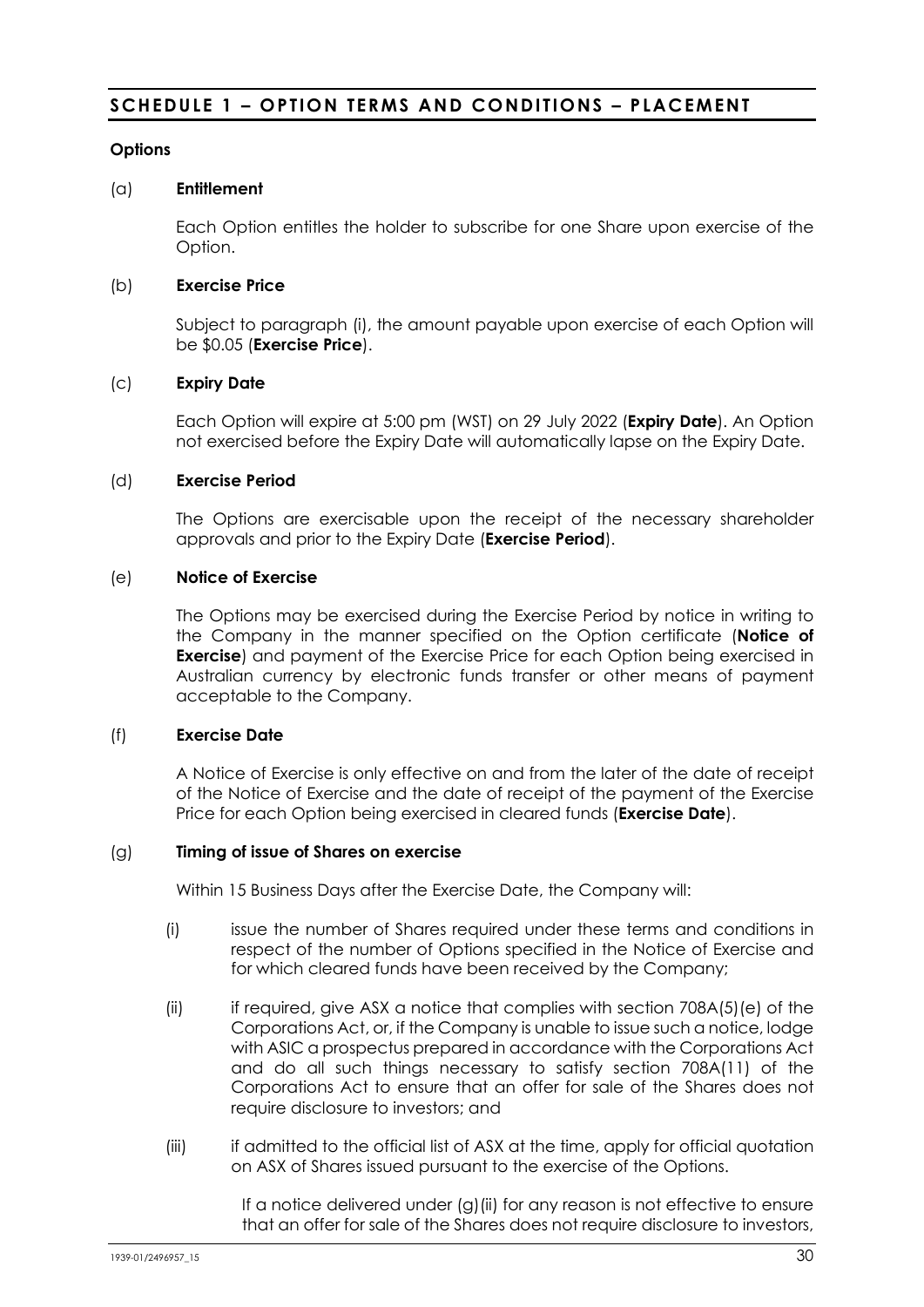the Company must, no later than 20 Business Days after becoming aware of such notice being ineffective, lodge with ASIC a prospectus prepared in accordance with the Corporations Act and do all such things necessary to satisfy section 708A(11) of the Corporations Act to ensure that an offer for sale of the Shares does not require disclosure to investors.

### (h) **Shares issued on exercise**

Shares issued on exercise of the Options rank equally with the then issued shares of the Company.

#### <span id="page-30-0"></span>(i) **Restrictions on exercise**

The Option holder must exercise Options in multiples of 100,000 or other multiples permitted by the board.

#### (j) **Reconstruction of capital**

If at any time the issued capital of the Company is reconstructed, all rights of an Optionholder are to be changed in a manner consistent with the Corporations Act and the ASX Listing Rules at the time of the reconstruction.

#### (k) **Participation in new issues**

There are no participation rights or entitlements inherent in the Options and holders will not be entitled to participate in new issues of capital offered to Shareholders during the currency of the Options without exercising the Options.

#### (a) **Change in exercise price**

An Option does not confer the right to a change in Exercise Price or a change in the number of underlying securities over which the Option can be exercised.

### (b) **Transferability**

The Options are transferable subject to any restriction or escrow arrangements imposed by ASX or under applicable Australian securities laws.